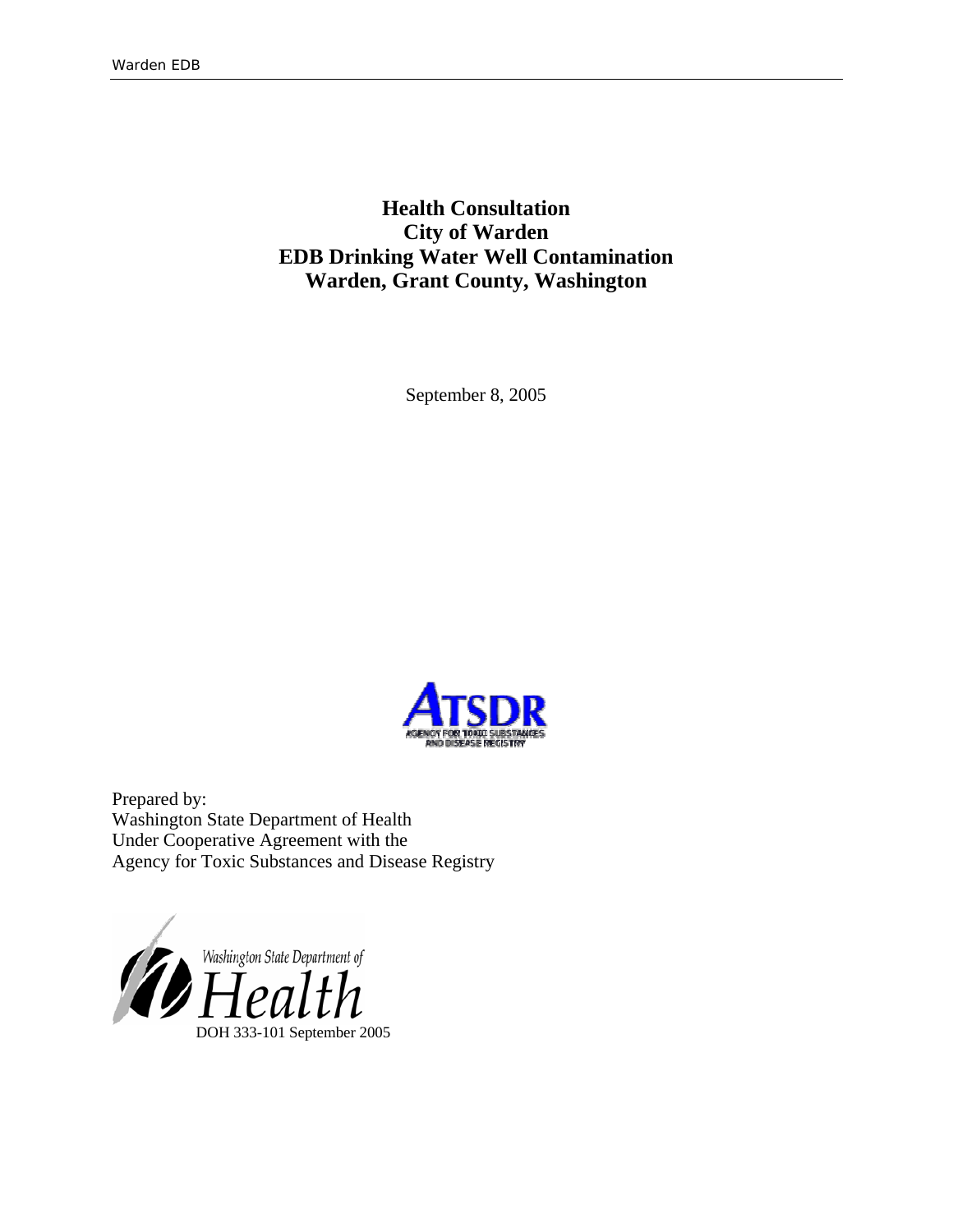

# **Forward**

The Washington State Department of Health (DOH) has prepared this health consultation in cooperation with the Agency for Toxic Substances and Disease Registry (ATSDR). ATSDR is part of the U.S. Department of Health and Human Services and is the principal federal public health agency responsible for health issues related to hazardous waste. This health consultation was prepared in accordance with methodologies and guidelines developed by ATSDR.

The purpose of this health consultation is to identify and prevent harmful human health effects resulting from exposure to hazardous substances in the environment. Health consultations focus on specific health issues so that DOH can respond to requests from concerned residents or agencies for health information on hazardous substances. DOH evaluates sampling data collected from a hazardous waste site, determines whether exposures have occurred or could occur, reports any potential harmful effects, and recommends actions to protect public health. The findings in this report are relevant to conditions at the site during the time of this health consultation, and should not necessarily be relied upon if site conditions or land use changes in the future.

For additional information or questions regarding DOH or the contents of this health consultation, please call the health advisor who prepared this document:

Lenford O'Garro Washington State Department of Health Office of Environmental Health Assessments P.O. Box 47846 Olympia, WA 98504-7846 (360) 236-3376 1-877-485-7316 Website: [www.doh.wa.gov/consults](http://www.doh.wa.gov/consults)

For more information about ATSDR, contact the ATSDR Information Center at 1-888-422-8737 or visit the agency's Web site: www.atsdr.cdc.gov/.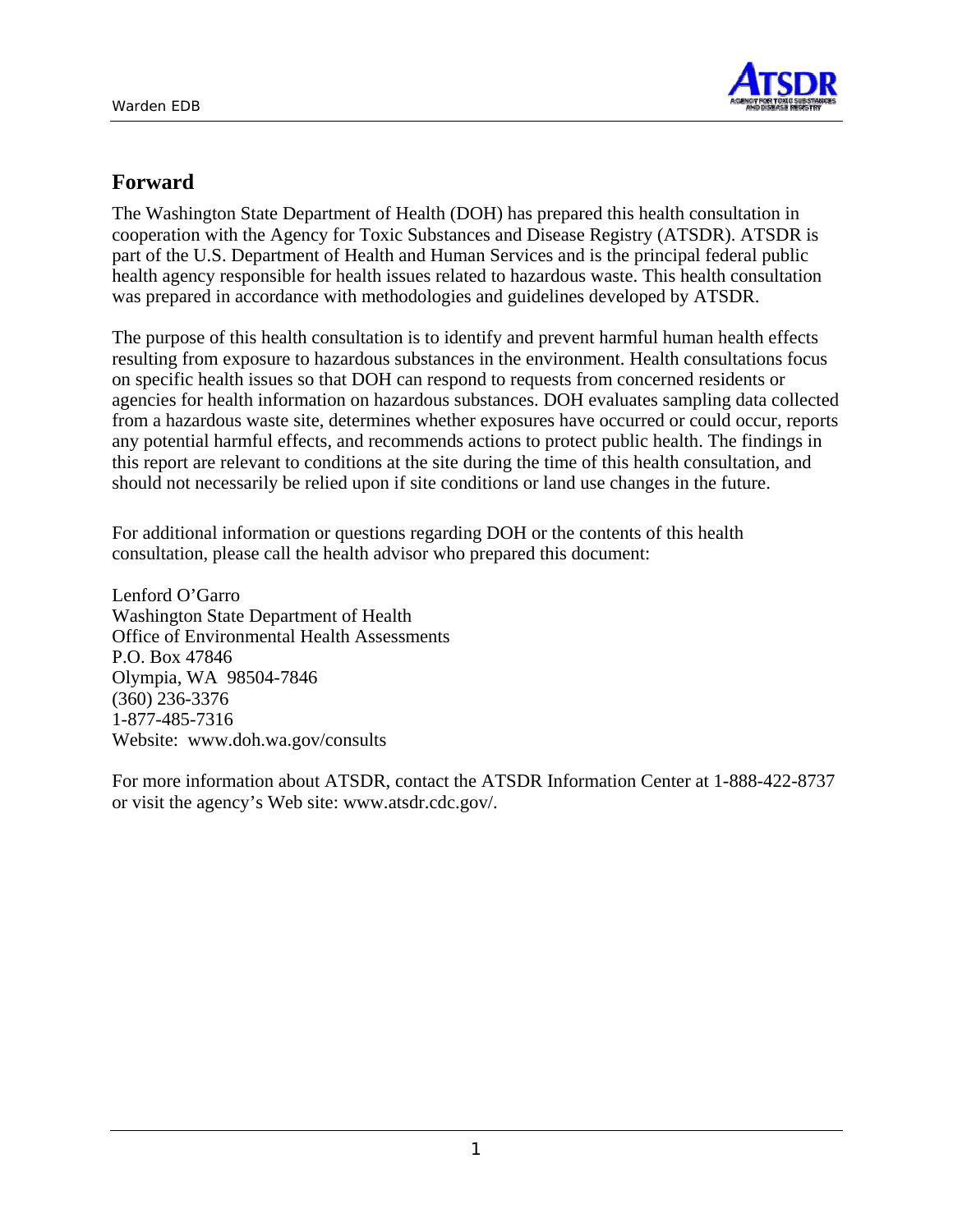

# **Table of Contents**

| Forward. |  |
|----------|--|
|          |  |
|          |  |
|          |  |
|          |  |
|          |  |
|          |  |
|          |  |
|          |  |
|          |  |
|          |  |
|          |  |
|          |  |
|          |  |
|          |  |
|          |  |
|          |  |
|          |  |
|          |  |
|          |  |
|          |  |
|          |  |
|          |  |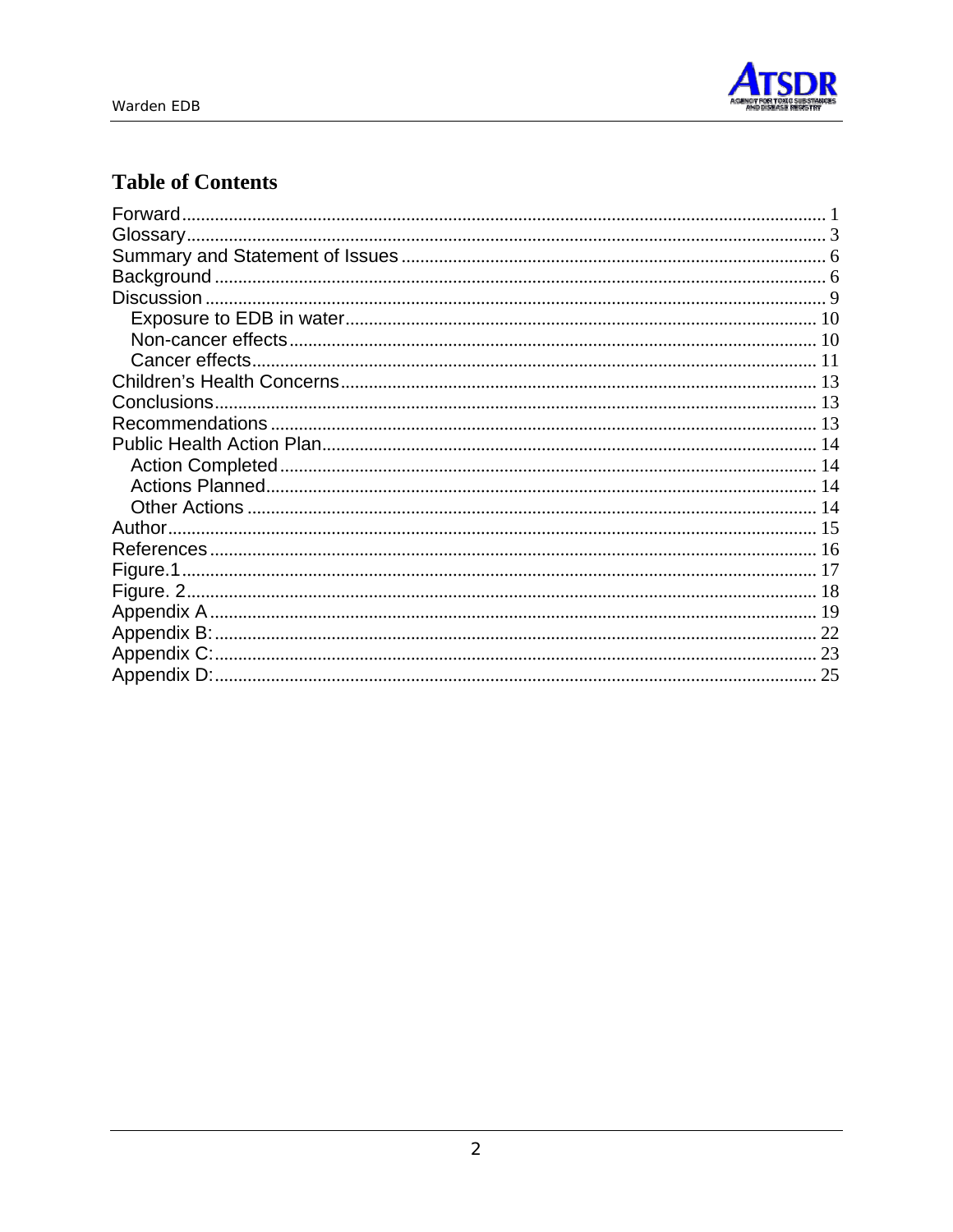

# Gl**ossar**y

| Acute                                                                               | Occurring over a short time [compare with chronic].                                                                                                                                                                                                                                                                                                                                                                                                                                                                                                                                                                       |
|-------------------------------------------------------------------------------------|---------------------------------------------------------------------------------------------------------------------------------------------------------------------------------------------------------------------------------------------------------------------------------------------------------------------------------------------------------------------------------------------------------------------------------------------------------------------------------------------------------------------------------------------------------------------------------------------------------------------------|
| <b>Agency for Toxic</b><br><b>Substances and Disease</b><br><b>Registry (ATSDR)</b> | The principal federal public health agency involved with hazardous waste<br>issues, responsible for preventing or reducing the harmful effects of<br>exposure to hazardous substances on human health and quality of life.<br>ATSDR is part of the U.S. Department of Health and Human Services.                                                                                                                                                                                                                                                                                                                          |
| <b>Aquifer</b>                                                                      | An underground formation composed of materials such as sand, soil, or<br>gravel that can store and/or supply groundwater to wells and springs.                                                                                                                                                                                                                                                                                                                                                                                                                                                                            |
| <b>Cancer Slope Factor</b>                                                          | A number assigned to a cancer causing chemical that is used to estimate its<br>ability to cause cancer in humans.                                                                                                                                                                                                                                                                                                                                                                                                                                                                                                         |
| Carcinogen                                                                          | Any substance that causes cancer.                                                                                                                                                                                                                                                                                                                                                                                                                                                                                                                                                                                         |
| <b>Chronic</b>                                                                      | Occurring over a long time (more than 1 year) [compare with <b>acute</b> ].                                                                                                                                                                                                                                                                                                                                                                                                                                                                                                                                               |
| <b>Comparison value</b>                                                             | Calculated concentration of a substance in air, water, food, or soil that is<br>unlikely to cause harmful (adverse) health effects in exposed people. The<br>CV is used as a screening level during the public health assessment<br>process. Substances found in amounts greater than their CVs might be<br>selected for further evaluation in the public health assessment process.                                                                                                                                                                                                                                      |
| Contaminant                                                                         | A substance that is either present in an environment where it does not<br>belong or is present at levels that might cause harmful (adverse) health<br>effects.                                                                                                                                                                                                                                                                                                                                                                                                                                                            |
| <b>Dermal Contact</b>                                                               | Contact with (touching) the skin (see route of exposure).                                                                                                                                                                                                                                                                                                                                                                                                                                                                                                                                                                 |
| Dose<br>(for chemicals that are not<br>radioactive)                                 | The amount of a substance to which a person is exposed over some time<br>period. Dose is a measurement of exposure. Dose is often expressed as<br>milligram (amount) per kilogram (a measure of body weight) per day (a<br>measure of time) when people eat or drink contaminated water, food, or<br>soil. In general, the greater the dose, the greater the likelihood of an effect.<br>An "exposure dose" is how much of a substance is encountered in the<br>environment. An "absorbed dose" is the amount of a substance that<br>actually got into the body through the eyes, skin, stomach, intestines, or<br>lungs. |
| <b>Environmental Protection</b><br><b>Agency (EPA)</b>                              | United States Environmental Protection Agency.                                                                                                                                                                                                                                                                                                                                                                                                                                                                                                                                                                            |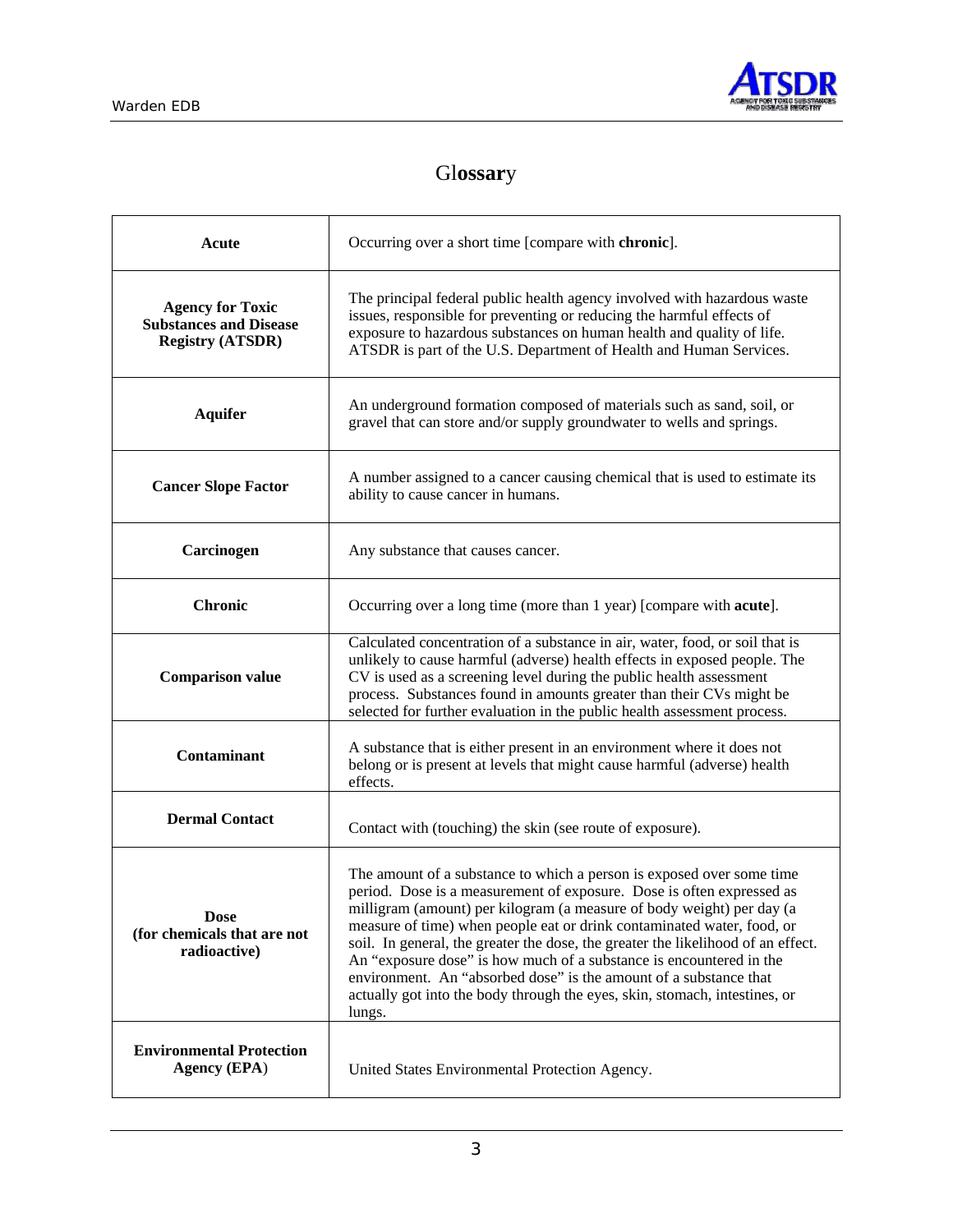

| Epidemiology                                                  | The study of the occurrence and causes of health effects in human<br>populations. An epidemiological study often compares two groups of<br>people who are alike except for one factor, such as exposure to a chemical<br>or the presence of a health effect. The investigators try to determine if any<br>factor (i.e., age, sex, occupation, economic status) is associated with the<br>health effect. |
|---------------------------------------------------------------|---------------------------------------------------------------------------------------------------------------------------------------------------------------------------------------------------------------------------------------------------------------------------------------------------------------------------------------------------------------------------------------------------------|
| <b>Exposure</b>                                               | Contact with a substance by swallowing, breathing, or touching the skin or<br>eyes. Exposure may be short-term [acute exposure], of intermediate<br>duration, or long-term [chronic exposure].                                                                                                                                                                                                          |
| Groundwater                                                   | Water beneath the earth's surface in the spaces between soil particles and<br>between rock surfaces [compare with surface water].                                                                                                                                                                                                                                                                       |
| <b>Hazardous substance</b>                                    | Any material that poses a threat to public health and/or the environment.<br>Typical hazardous substances are materials that are toxic, corrosive,<br>ignitable, explosive, or chemically reactive.                                                                                                                                                                                                     |
| <b>Ingestion</b>                                              | The act of swallowing something through eating, drinking, or mouthing<br>objects. A hazardous substance can enter the body this way [see route of<br>exposure].                                                                                                                                                                                                                                         |
| <b>Ingestion rate</b>                                         | The amount of an environmental medium that could be ingested typically<br>on a daily basis. Units for IR are usually liter/day for water, and mg/day for<br>soil.                                                                                                                                                                                                                                       |
| <b>Inhalation</b>                                             | The act of breathing. A hazardous substance can enter the body this way<br>[see route of exposure].                                                                                                                                                                                                                                                                                                     |
| Inorganic                                                     | Compounds composed of mineral materials, including elemental salts and<br>metals such as iron, aluminum, mercury, and zinc.                                                                                                                                                                                                                                                                             |
| <b>Lowest Observed Adverse</b><br><b>Effect Level (LOAEL)</b> | The lowest tested dose of a substance that has been reported to cause<br>harmful (adverse) health effects in people or animals.                                                                                                                                                                                                                                                                         |
| <b>Maximum Contaminant</b><br>Level (MCL)                     | A drinking water regulation established by the federal Safe Drinking Water<br>Act. It is the maximum permissible concentration of a contaminant in water<br>that is delivered to the free flowing outlet of the ultimate user of a public<br>water system. MCLs are enforceable standards.                                                                                                              |
| Media                                                         | Soil, water, air, plants, animals, or any other part of the environment that<br>can contain contaminants.                                                                                                                                                                                                                                                                                               |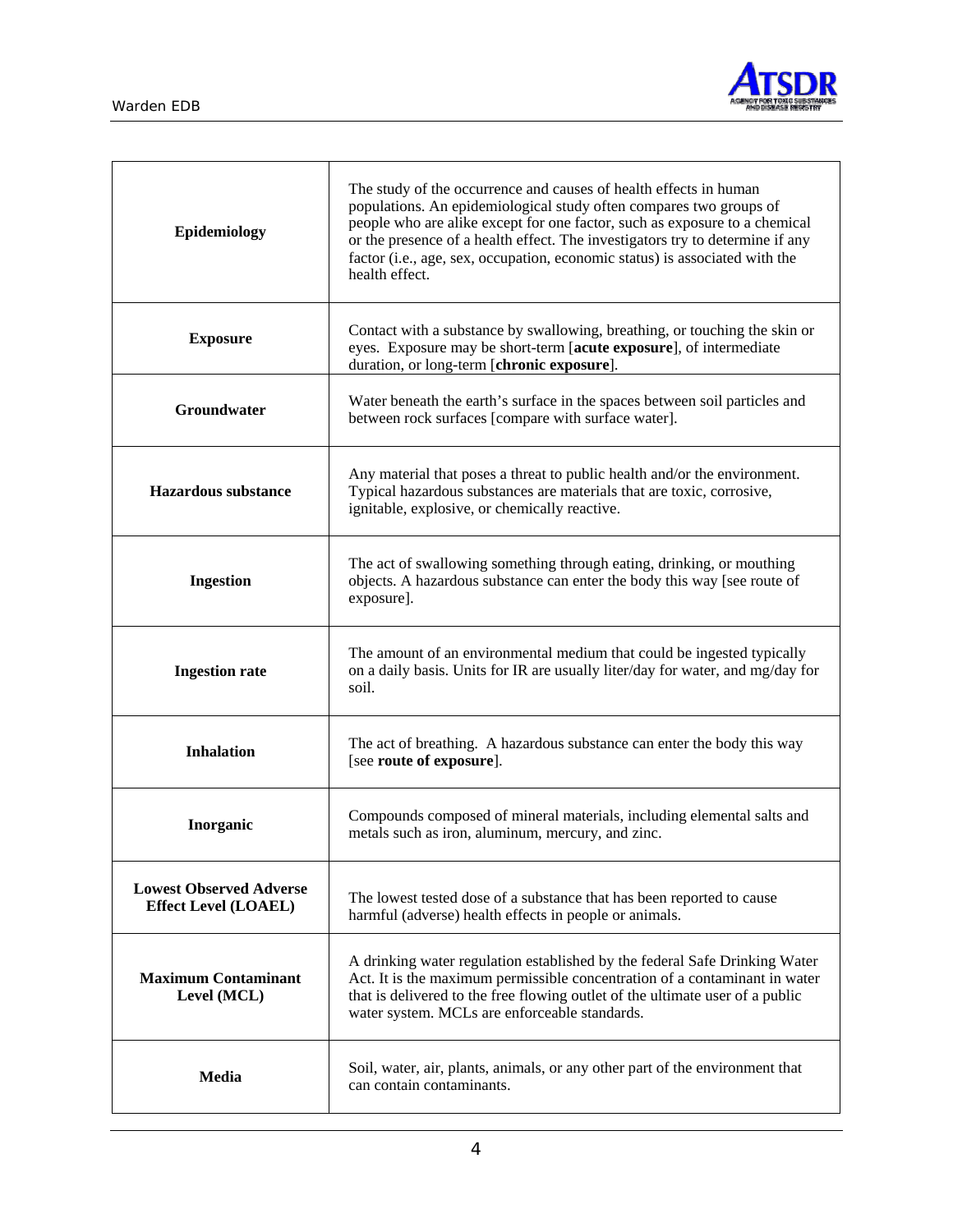

| <b>Minimal Risk Level</b><br>(MRL)                        | An ATSDR estimate of daily human exposure to a hazardous substance at<br>or below which that substance is unlikely to pose a measurable risk of<br>harmful (adverse), noncancerous effects. MRLs are calculated for a route<br>of exposure (inhalation or oral) over a specified time period (acute,<br>intermediate, or chronic). MRLs should not be used as predictors of<br>harmful (adverse) health effects [see reference dose]. |
|-----------------------------------------------------------|---------------------------------------------------------------------------------------------------------------------------------------------------------------------------------------------------------------------------------------------------------------------------------------------------------------------------------------------------------------------------------------------------------------------------------------|
| No apparent public health<br>hazard                       | A category used in ATSDR's public health assessments for sites where<br>human exposure to contaminated media might be occurring, might have<br>occurred in the past, or might occur in the future, but where the exposure is<br>not expected to cause any harmful health effects.                                                                                                                                                     |
| <b>No Observed Adverse</b><br><b>Effect Level (NOAEL)</b> | The highest tested dose of a substance that has been reported to have no<br>harmful (adverse) health effects on people or animals.                                                                                                                                                                                                                                                                                                    |
| <b>Oral Reference Dose</b><br>(RfD)                       | An amount of chemical ingested into the body (i.e., dose) below which<br>health effects are not expected. RfDs are published by EPA.                                                                                                                                                                                                                                                                                                  |
| Organic                                                   | Compounds composed of carbon, including materials such as solvents, oils,<br>and pesticides that are not easily dissolved in water.                                                                                                                                                                                                                                                                                                   |
| Parts per billion<br>(ppb)/Parts per million<br>(ppm)     | Units commonly used to express low concentrations of contaminants. For<br>example, 1 ounce of trichloroethylene (TCE) in 1 million ounces of water<br>is 1 ppm. 1 ounce of TCE in 1 billion ounces of water is 1 ppb. If one drop<br>of TCE is mixed in a competition size swimming pool, the water will<br>contain about 1 ppb of TCE.                                                                                               |
| Route of exposure                                         | The way people come into contact with a hazardous substance. Three<br>routes of exposure are breathing [inhalation], eating or drinking [ingestion],<br>or contact with the skin [dermal contact].                                                                                                                                                                                                                                    |
| Volatile organic<br>compound (VOC)                        | Organic compounds that evaporate readily into the air. VOCs include<br>substances such as benzene, toluene, methylene chloride, and methyl<br>chloroform.                                                                                                                                                                                                                                                                             |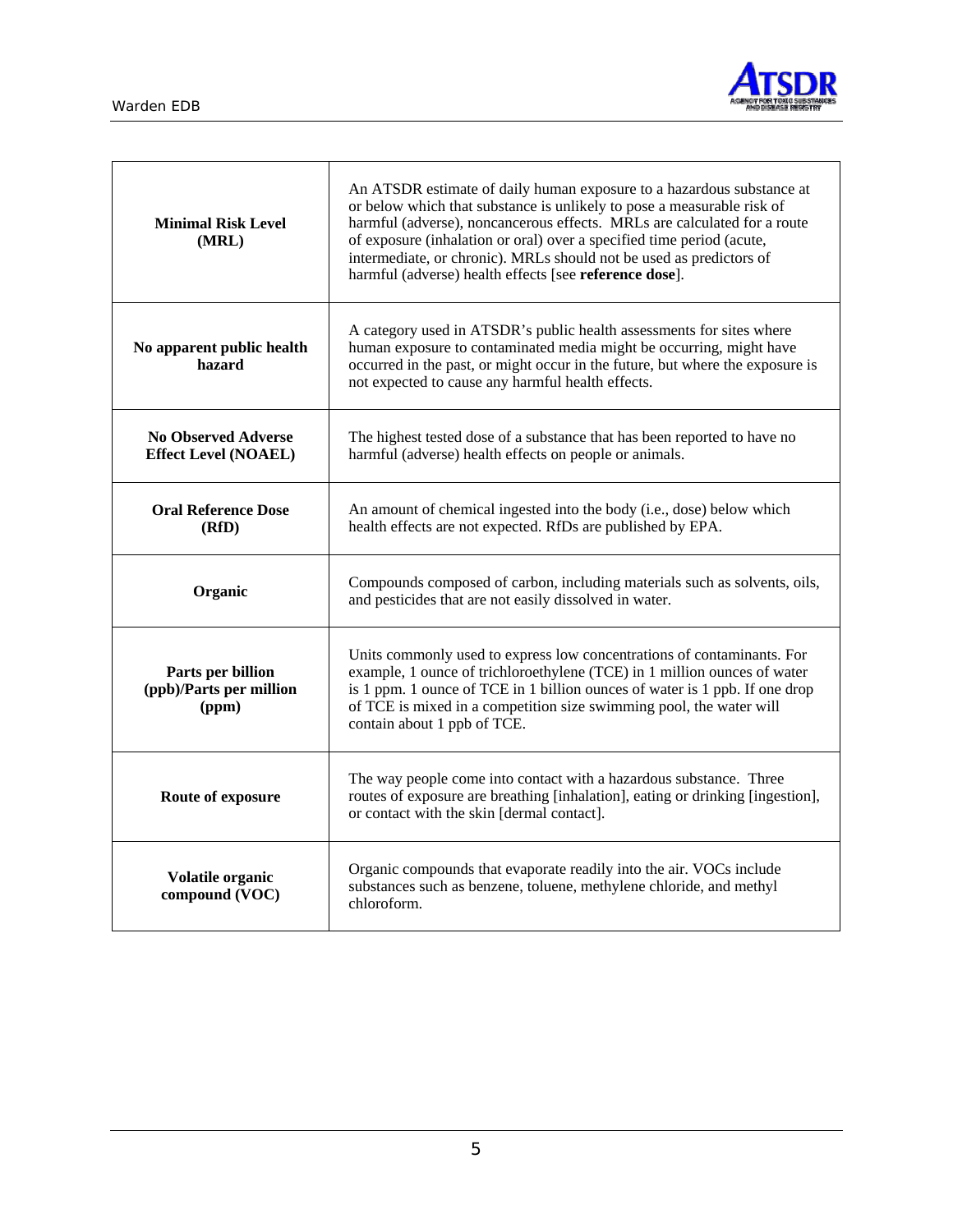

## **Summary and Statement of Issues**

In June 2003, the City of Warden conducted routine drinking water testing and found ethylene dibromide (EDB), also known as 1, 2-dibromoethane, at levels above the maximum contaminant level (MCL) in two of the city's three water supply wells. The City of Warden notified the Washington State Department of Health (DOH) Office of Drinking Water of the exceedance. DOH has prepared this health consultation at the request of the Grant County Health District (GCHD) and the City of Warden to evaluate the potential health hazard posed by the EDB found in the city's drinking water supply. DOH prepares health consultations under a cooperative agreement with the Agency for Toxic Substances and Disease Registry (ATSDR).

## **Background**

#### **Public Water**

### *City of Warden Water System*

The City of Warden, hereafter referred to as the City, is located in Grant County, Washington (See Figure 1). The City's water system has three municipal wells (Well No. 4, 5 and 6) located inside of the city limits and services about 1500 customers in the area. The groundwater is drawn from the Odessa aquifer sub-basin area at a depth of approximately 360 feet for wells No. 4 and 5, and a depth of approximately 830 feet for well No. 6. Wells No. 5 and 6 are the two main drinking water drinking water supply wells for the City. They are both treated for bacteria via chlorination before distribution to the customers. Well No. 6 is located in the eastern section of the city, and primarily used to service residential areas of Warden. Well No.5 primarily supplies water to industrial processing plants and may be blended with water from Well No.6 to augment the supply to residential users when necessary. Well No.4 is an emergency well and has not been used in several years because of its proximity to a railroad line and a potato-processing plant. Wells 4 and 5 are located in the western section of the city and are spaced approximately 1,000 feet apart (See Figure 2).

The City also has two other wells that are not part of the City's water system (Well No. 2 and 3). Well No. 2 is a former private well located in the south of the City. In 2001, the City purchased the water rights for Well No. 2 from a local farmer. In the transfer process with Ecology, the City agreed to make it a monitoring well by drilling it an additional 200 feet. Well No. 3 is an older well that has not been in service since the mid 1970s, when the shaft broke and could not be repaired. Well # 3 is located about 200 feet northeast of Well No.6.

The Safe Drinking Water Act (SDWA), enforced by DOH, requires the City to monitor organic, inorganic, and radiological components in the groundwater biannually. In April 1992, EDB contamination was detected in two wells (No. 4 and 5) that served approximately 500 homes [1]. DOH provided health-effects information for public notification, which the city distributed to water customers [1]. DOH initiated compliance action on the system that required increased monitoring frequency. Since April 1992, subsequent testing of the City water system showed it to be free of the presence of EDB.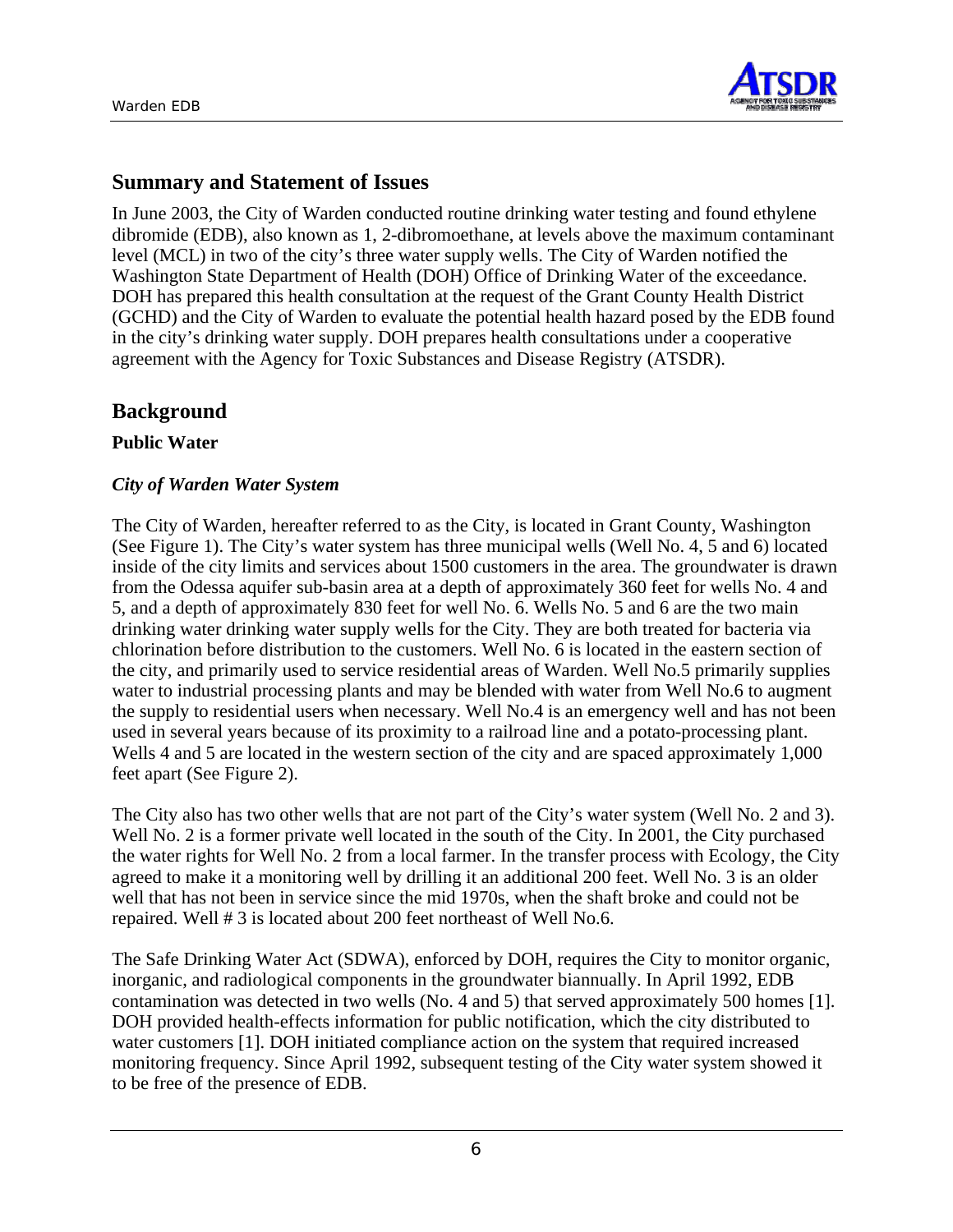

In June 2003, water samples from Well No. 4 and Well No. 5 tested positive for the presence of EDB (Table 1 and 2) at levels above the maximum contaminant level (MCL) of 0.05 parts per billion (ppb) during routine testing of the City's water system. The City notified the Washington State Department of Health Office of Drinking Water (ODW) of the EDB (MCL) exceedances.

The Public Notification (PN) Rule requires the City to notify its consumers that EDB exceeded the maximum contaminant level (MCL). According to the PN Rule, violating the EDB MCL is a "Tier 2" violation. A Tier 2 violation requires public notification within 30 days of learning that a violation of the MCL has occurred. State and federal drinking water regulations require the City to inform its customers that some people who drink water-containing EDB in excess of the MCL over many years could experience problems with their liver, stomach, reproductive system, or kidneys, and may have an increased risk of getting cancer.

In February 2004, the Washington State Department of Ecology (Ecology) and the GCHD collected additional water samples from several drinking water wells near Warden. These wells are not part of the City's water system. Analysis of these samples failed to detect EDB.

The City consulted with ODW to determine the appropriate measures for dealing with recurring levels of EDB exceeding the MRL. ODW determined that the City must collect and analyze water samples for EDB from each of the City's three wells every three months until each source is determined to be reliably and consistently below the MCL. The City publishes a public notice in the newspaper every three months providing information on the levels of EDB and actions taken to reduce these levels (See Appendix C).

The City received a one million dollar grant from Community Development Block for the engineering and design for a new well. In addition, a one million dollar grant in the Washington State Governor's budget that will be administered by Ecology's, Toxic Cleanup Programs to finish the new well, reconstruction of Wells No. 5 and 6, decommission Wells No. 3 and 4, and reconstruction of Well No. 2 as a monitoring well.

**Table 1.** Concentration of Ethylene Dibromide detected in the City of Warden Well No.4,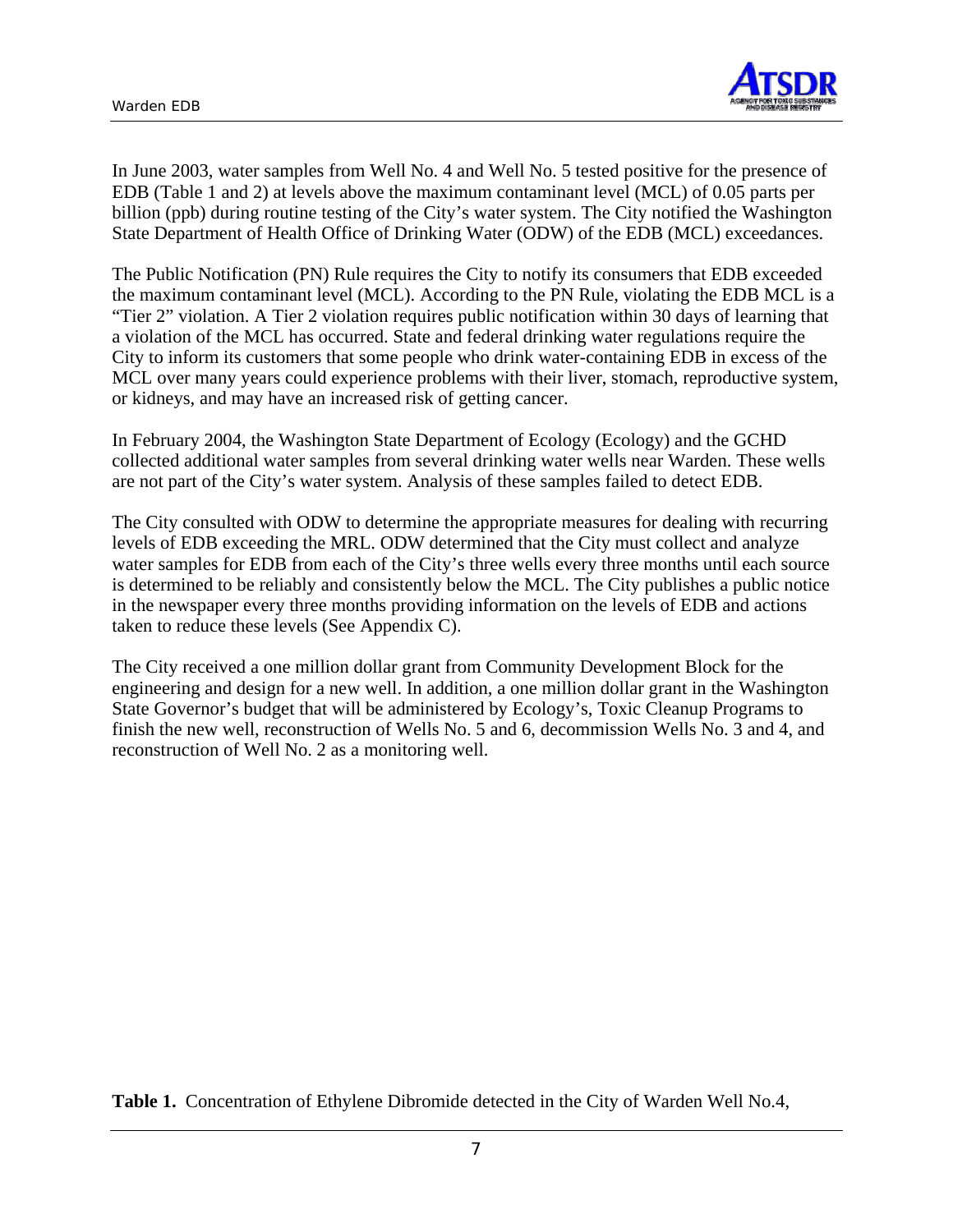

| <b>Well Number</b> | <b>Ethylene Dibromide (EDB)</b> | <b>EPA</b> Cancer    |             |                |
|--------------------|---------------------------------|----------------------|-------------|----------------|
|                    | <b>Date Sampled</b>             | <b>Results (ppb)</b> | $MCL$ (ppb) | <b>Class</b>   |
|                    | 2/8/05                          | 0.724                |             |                |
|                    | 11/9/04                         | 0.04                 |             |                |
|                    | 10/12/04                        | 0.02                 |             |                |
|                    | 3/2/04                          | 1.62                 |             |                |
| 4                  | 12/9/03                         | 0.36                 | 0.05        | B <sub>2</sub> |
|                    | 11/18/03                        | 0.46                 |             |                |
|                    | 8/20/03                         | 0.033                |             |                |
|                    | 8/20/03                         | 0.038                |             |                |
|                    | 6/24/03                         | 0.091                |             |                |

Warden, Grant County, Washington.

**Bold** numbers indicate levels exceed the MCL

Well 4 primarily used as emergency well. Not frequently used

**Table 2.** Concentration of Ethylene Dibromide detected in the City of Warden Well No.5,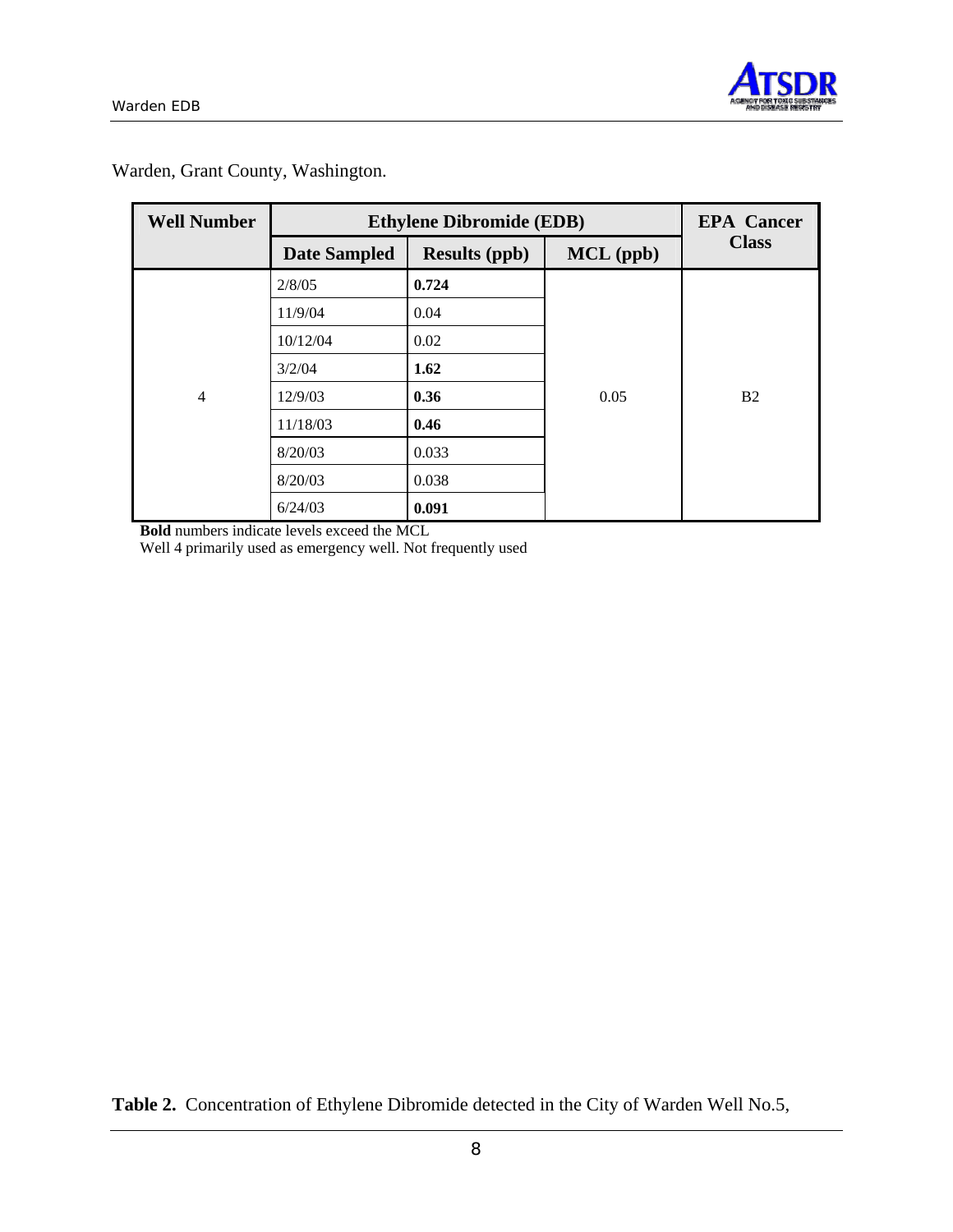

| <b>Well Number</b> | <b>Ethylene Dibromide (EDB)</b> | <b>EPA</b> Cancer    |           |              |
|--------------------|---------------------------------|----------------------|-----------|--------------|
|                    | <b>Date Sampled</b>             | <b>Results (ppb)</b> | MCL (ppb) | <b>Class</b> |
|                    | 4/12/05                         | 0.15                 |           |              |
|                    | 2/8/05                          | 0.148                |           |              |
|                    | 1/10/05                         | 0.15                 |           |              |
|                    | 11/9/04                         | 0.06                 |           |              |
|                    | 10/12/04                        | 0.05                 |           |              |
|                    | 5/11/04                         | 0.17                 |           |              |
|                    | 4/6/04                          | 0.50                 |           |              |
| 5                  | 3/2/04                          | 0.4                  | 0.05      | B2           |
|                    | 2/9/04                          | 0.38                 |           |              |
|                    | 2/9/04                          | $0.04*$              |           |              |
|                    | 1/21/04                         | 0.33                 |           |              |
|                    | 11/18/03                        | 0.09                 |           |              |
|                    | 9/29/03                         | 0.063                |           |              |
|                    | 8/20/03                         | 0.061                |           |              |
|                    | 6/24/03                         | 0.092                |           |              |

Warden, Grant County, Washington.

**Bold** numbers indicate levels exceed the MCL

Well 5 is primarily used to service industrial/commercial processes. Sometimes used to augment residential water supply from well 6.

\* Well No.5 and 6 blended

## **Discussion**

Ethylene dibromide (EDB or 1,2-dibromoethane) was found in 2 of 3 wells used to supply water to the City. The presence of EDB alone does not necessarily indicate that a human health problem exists. First, a person must be exposed to the substance used extensively in the past as a soil fumigant pesticide and leaded-gasoline additive. Due to an EPA ban on the use of EDB as a soil fumigant in 1984 and increased regulation of leaded gasoline, EDB use has substantially declined in the United States. The source of the EDB in the City water system is unknown. EDB is a volatile organic compound, which can be absorbed into the body during domestic use of EDB contaminated water. People can be exposed to EDB through drinking water, dermal absorption while bathing, and inhaling it after it has been released from the water while cooking and bathing. The MCL for EDB in drinking water is 0.05 ppb. MCLs are enforceable standards established by EPA designed to be protective of human health.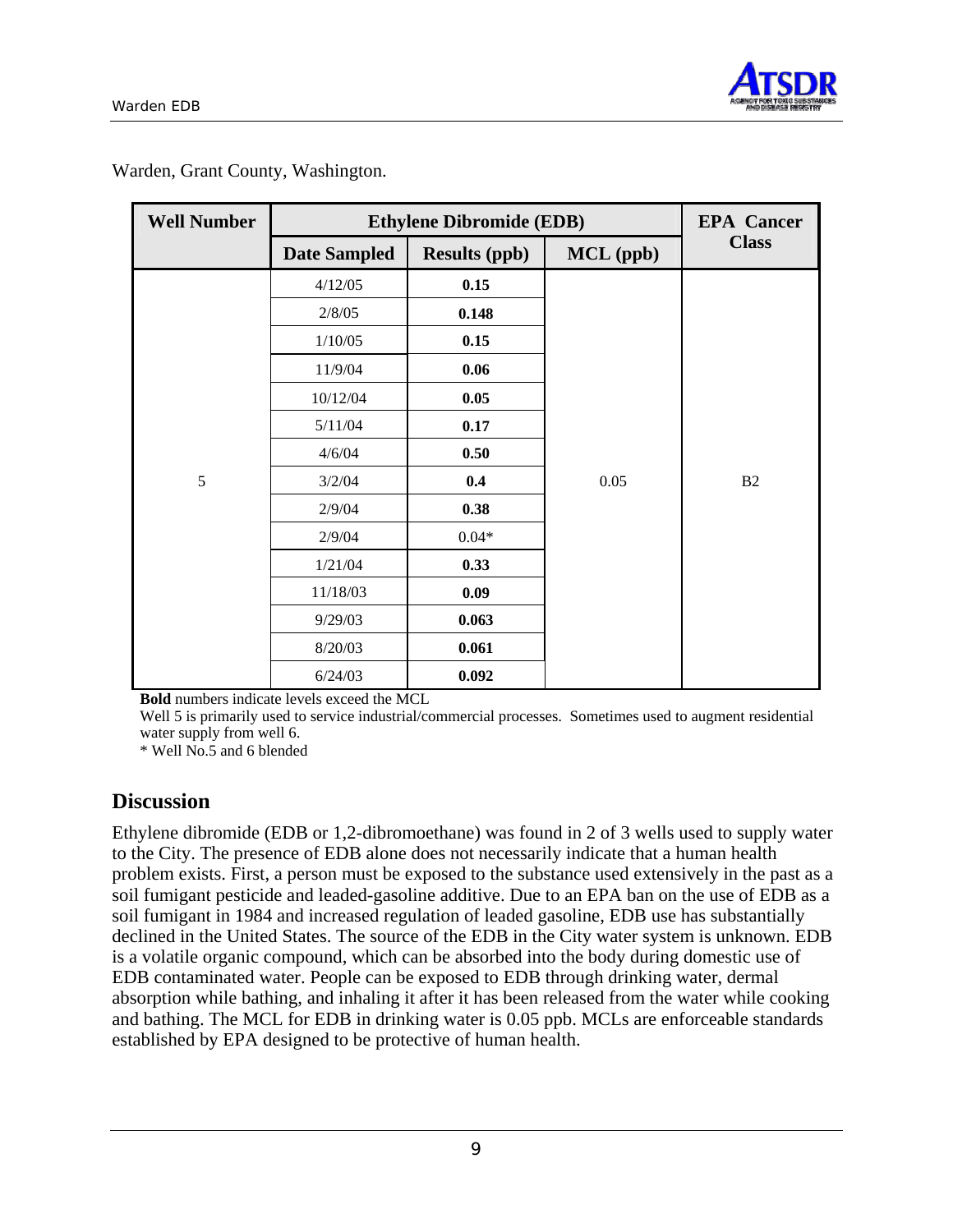

### **Exposure to EDB in water**

The most obvious route of exposure to EDB in drinking water is ingestion. However, the ability of EDB to volatilize from water makes it available for inhalation from indoor air particularly during bathing and showering. Breathing EDB from indoor air and dermal absorption from water during normal household use is expected to contribute only a small fraction of the total dose.

#### **Non-cancer effects**

In order to evaluate the potential for non-cancer adverse health affects that may result from exposure to EDB in water; a dose is estimated for each route of exposure (ingestion, dermal, and inhalation). These doses are calculated for situations (scenarios) by which residents might contact the contaminated media. The total estimated dose is then compared to EPA's oral reference dose (RfD). RfDs are doses below which non-cancer adverse health effects are not expected to occur (so-called "safe" doses). They are derived from toxic effect levels obtained from human population and laboratory animal studies. These toxic effect levels can be either the lowest-observed adverse effect level (LOAEL) or a no-observed adverse effect level (NOAEL). In human or animal studies, the LOAEL is the lowest dose at which an adverse health effect is seen, while the NOAEL is the highest dose that did not result in any adverse health effects.

Because of uncertainty in these data, the toxic effect level is divided by "safety factors" to produce the lower and more protective RfD. If a dose exceeds the RfD, this indicates only the potential for adverse health effects. The magnitude of this potential can be inferred from the degree to which this value is exceeded. If the estimated exposure dose is only slightly above the RfD, then that dose will fall well below the toxic effect level. The higher the estimated dose is above the RfD, the closer it will be to the actual toxic effect level. This comparison is known as a hazard quotient (HQ) and is given by the equation below:

*Equation 1* 

 $HQ = Estimated Does (mg/kg-day)$ RfD (mg/kg-day)

The chronic oral RfD for EDB is 0.009 mg/kg/day base on cellular necrosis endpoint in rats. These non-cancer health effects associated with EDB exposure are problems with their liver, stomach, reproductive system, and kidneys [2]. These endpoints occurred in animal studies after exposure to very high levels of EDB. Workers exposed to high levels of EDB experienced damage to sperm cells.

People who are users of water from the City's wells may be exposed through multiple routes and pathways. EDB can enter the body through ingestion of drinking water, through the skin during bathing, through inhalation of EDB in the shower or while boiling water on the stove. Exposure doses were calculated for people exposed through all pathways. Exposure equations, assumptions, and hazard quotients are provided in Appendix A, Table A2. Because Well No. 4 is not currently used as a source of drinking water, only Well No. 5 contamination results will be used in the EDB evaluation. This assumption is protective of public health because Well No. 5 is primarily used to supply industrial/commercial portions of the City. Well No. 6 primarily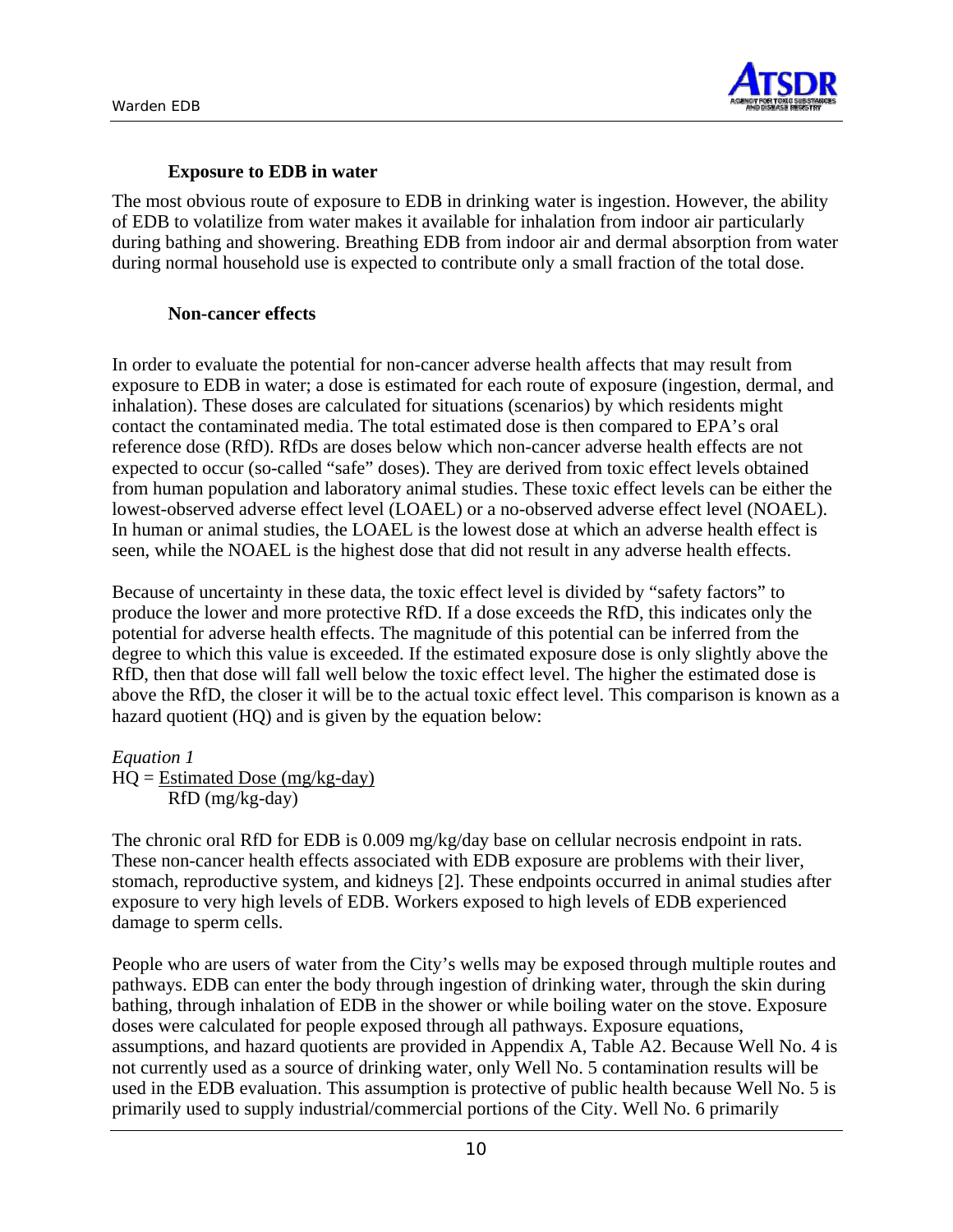

supplies the residential area of the City, and there have been no current or historical EDB detections in this well. None of the calculated hazard quotients exceeds a value of one (ranged from 0.001 to 0.003). Therefore, would not result in any non-cancer adverse health effects.

In general, adverse health effects that have been associated with exposure to EDB have resulted from exposure to concentrations that were much higher than those detected in City water supply system. Adverse non-cancer health effects are not expected as a result of exposure to EDB from the water system.

#### **Cancer effects**

The EPA classifies EDB as a Group B2 probable human carcinogen. This means that there is sufficient evidence of carcinogenicity in animal studies, but inadequate evidence in human epidemiological studies. Cancer risk is estimated by calculating an exposure dose (Appendix A) similar to that described above and multiplying it by a cancer potency factor, also known as the

cancer slope factor. Some cancer potency factors are derived from human population data. Others are derived from laboratory animal studies involving doses much higher than are encountered in the environment. Use of animal data requires extrapolation of the cancer potency obtained from these high dose studies down to real-world exposures. This process involves much uncertainty.

Current regulatory practice suggests that there is no "safe dose" of a carcinogen and that a very small dose of a carcinogen will give a very small cancer risk. Cancer risk estimates are, therefore, not yes/no answers but measures of

|                                                                                                                                                                                                                         | <b>Cancer Risk</b>        |                     |  |  |  |  |  |  |
|-------------------------------------------------------------------------------------------------------------------------------------------------------------------------------------------------------------------------|---------------------------|---------------------|--|--|--|--|--|--|
| Cancer risk estimates do not reach zero no<br>matter how low the level of exposure to a<br>carcinogen. Terms used to describe this risk are<br>defined below as the number of excess cancers<br>expected in a lifetime: |                           |                     |  |  |  |  |  |  |
| Term                                                                                                                                                                                                                    |                           | # of Excess Cancers |  |  |  |  |  |  |
| low                                                                                                                                                                                                                     |                           | 1 in 10,000         |  |  |  |  |  |  |
|                                                                                                                                                                                                                         | is approximately equal to |                     |  |  |  |  |  |  |
| very low                                                                                                                                                                                                                | is approximately equal to | 1 in 100,000        |  |  |  |  |  |  |
| slight                                                                                                                                                                                                                  | is approximately equal to | 1 in 1,000,000      |  |  |  |  |  |  |
| insignificant                                                                                                                                                                                                           | is less than              | 1 in 1,000,000      |  |  |  |  |  |  |
|                                                                                                                                                                                                                         |                           |                     |  |  |  |  |  |  |
|                                                                                                                                                                                                                         |                           |                     |  |  |  |  |  |  |
|                                                                                                                                                                                                                         |                           |                     |  |  |  |  |  |  |

chance (probability). Such measures, however uncertain, are useful in determining the magnitude of a cancer threat because any level of a carcinogenic contaminant carries an associated risk. The validity of the "no safe dose" assumption for all cancer-causing chemicals is not clear. Some evidence suggests that certain chemicals considered to be carcinogenic must exceed a threshold of tolerance before initiating cancer. For such chemicals, risk estimates are not appropriate. More recent guidelines on cancer risk from EPA reflect the potential that thresholds for some carcinogenesis exist. However, EPA still assumes no threshold unless sufficient data indicate otherwise.

This document describes cancer risk that is attributable to site-related contaminants in qualitative terms like low, very low, slight and no significant increase in cancer risk. These terms can be better understood by considering the population size required for such an estimate to result in a single cancer case. For example, a low increase in cancer risk indicates an estimate in the range of one cancer case per ten thousand persons exposed over a lifetime. A very low estimate might result in one cancer case per several tens of thousands exposed over a lifetime and a slight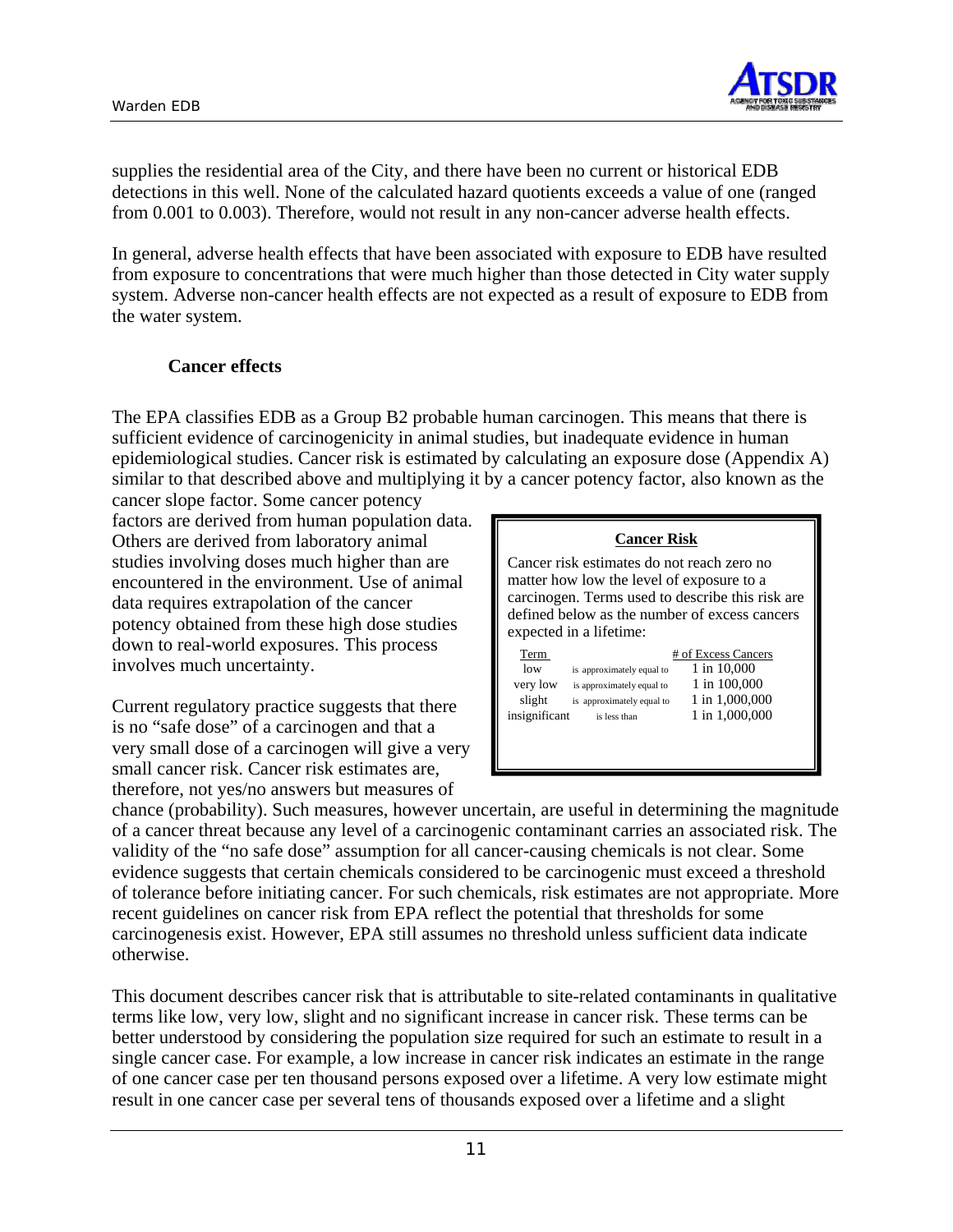

estimate would require an exposed population of several hundreds of thousands to result in a single case. DOH considers cancer risk not significant when the estimate results in less than one cancer per one million exposed over a lifetime. The reader should note that these estimates are for excess cancers that might result in addition to those normally expected in an unexposed population. Cancer risks quantified in this document are an upper-bound theoretical estimate. Actual risks are likely to be much lower.

EPA has derived a cancer potency factor based on these studies so that cancer risk to humans can be quantified. Cancer risk is the likelihood, or chance, of getting cancer. In a worst-case scenario, the current highest level of EDB in drinking water (0.5 ppb) would increase a person's cancer risk by 4 in 1,000,000 (4 excess cancers in a population of 1,000,000 people exposed) (See Appendix A - Table A3) and a lifetime cancer risk of 1 in 100,000. The reader should note that these estimates are for excess cancers that might result in addition to those normally expected in an unexposed population. This estimated risk is slight to very low.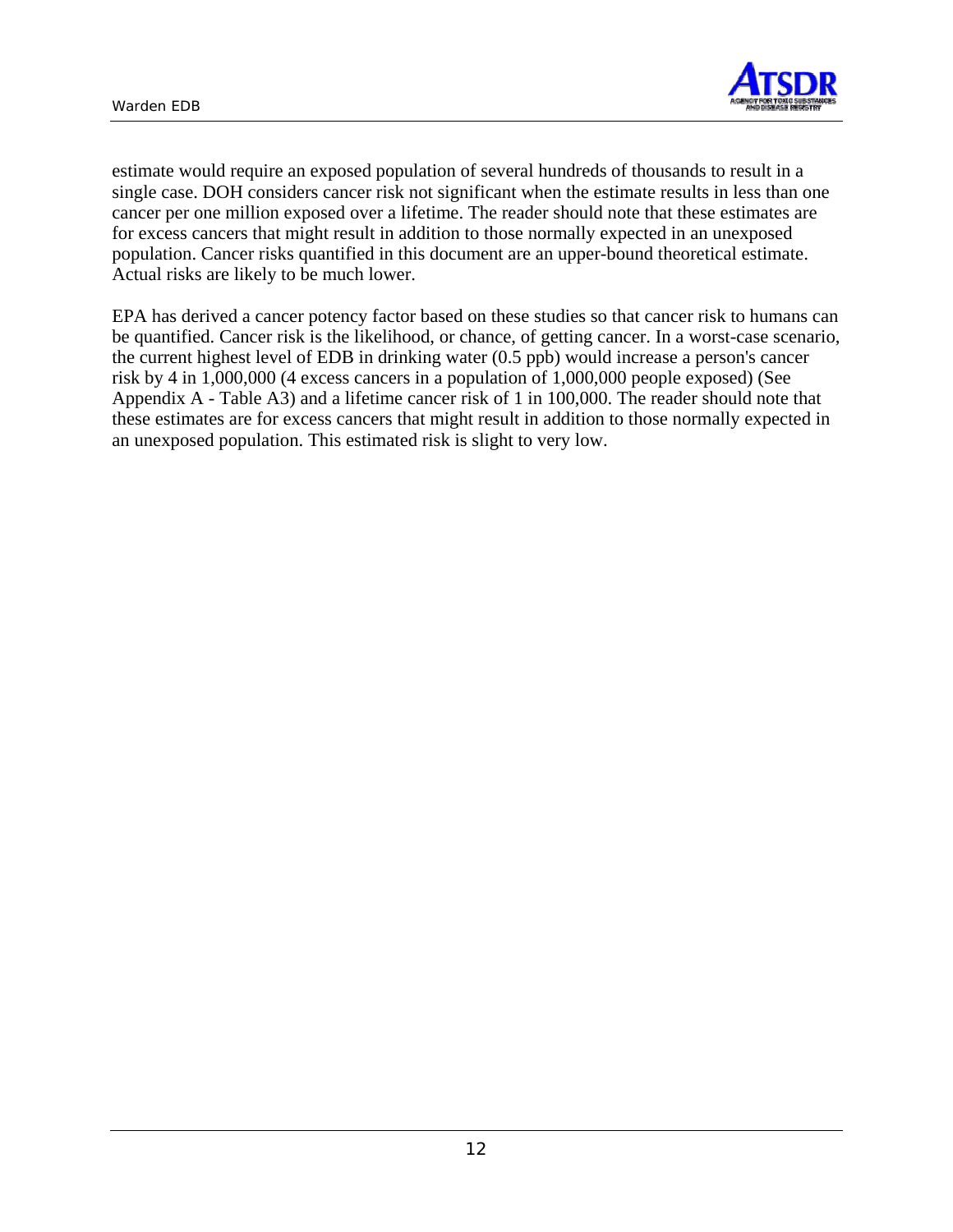

# **Children's Health Concerns**

The unique vulnerabilities of infants and children demand special attention in communities that have contamination of their water, food, soil, or air. The potential for exposure and subsequent adverse health effects often increases for younger children compared with older children or adults. ATSDR and DOH recognize that children are susceptible to developmental toxicity that can occur even when contaminant levels are much lower than those that cause other types of toxicity. This vulnerability is a result of the following factors:

- Children are more likely to play outdoors and bring food into contaminated areas.
- Children are shorter and their breathing zone is closer to the ground, resulting in a greater likelihood to breathe dust, soil, and heavy vapors.
- Children are smaller and receive higher doses of chemical exposure per body weight.
- Children's developing body systems are more vulnerable to toxic exposures, especially during critical growth stages in which permanent damage may be incurred.

During the evaluation of the City water supply, DOH considered potential exposures to children, as well as to adults. The doses calculated for EDB is not expected to result in adverse health effects for children, or adults, based on comparison with RfD value. The assessment did find that chronic exposure to EDB over many years (for example, 30 years) does indicate a very low to slight increased cancer risk.

## **Conclusions**

No apparent public health hazard exists for residents exposed to EDB found in drinking water wells in the City.

Exposure to EDB at levels above the MCL can pose a very low to slight increase in cancer risk over many years of exposure. This estimate of cancer risk was based on worst-case assumptions such as the entire water source coming from contaminated Well No. 5 when in reality; Warden residents tend to drink water from Well No. 6. EDB has *not* been shown to cause cancer in humans although studies of human populations are limited.

Non-cancer adverse health effects are not anticipated to result from exposure to the levels of EDB found in the City groundwater.

## **Recommendations**

Although users of the City drinking water are not expected to experience adverse non-cancer health effects, and their increased cancer risk is very low to slight, the DOH Office of Drinking Water recommends quarterly testing for EDB in the City drinking water in order for the system to comply with the rules of the SDWA. However, individuals who are concerned about their water supply can minimize exposure to EDB by taking precautionary measures such as limiting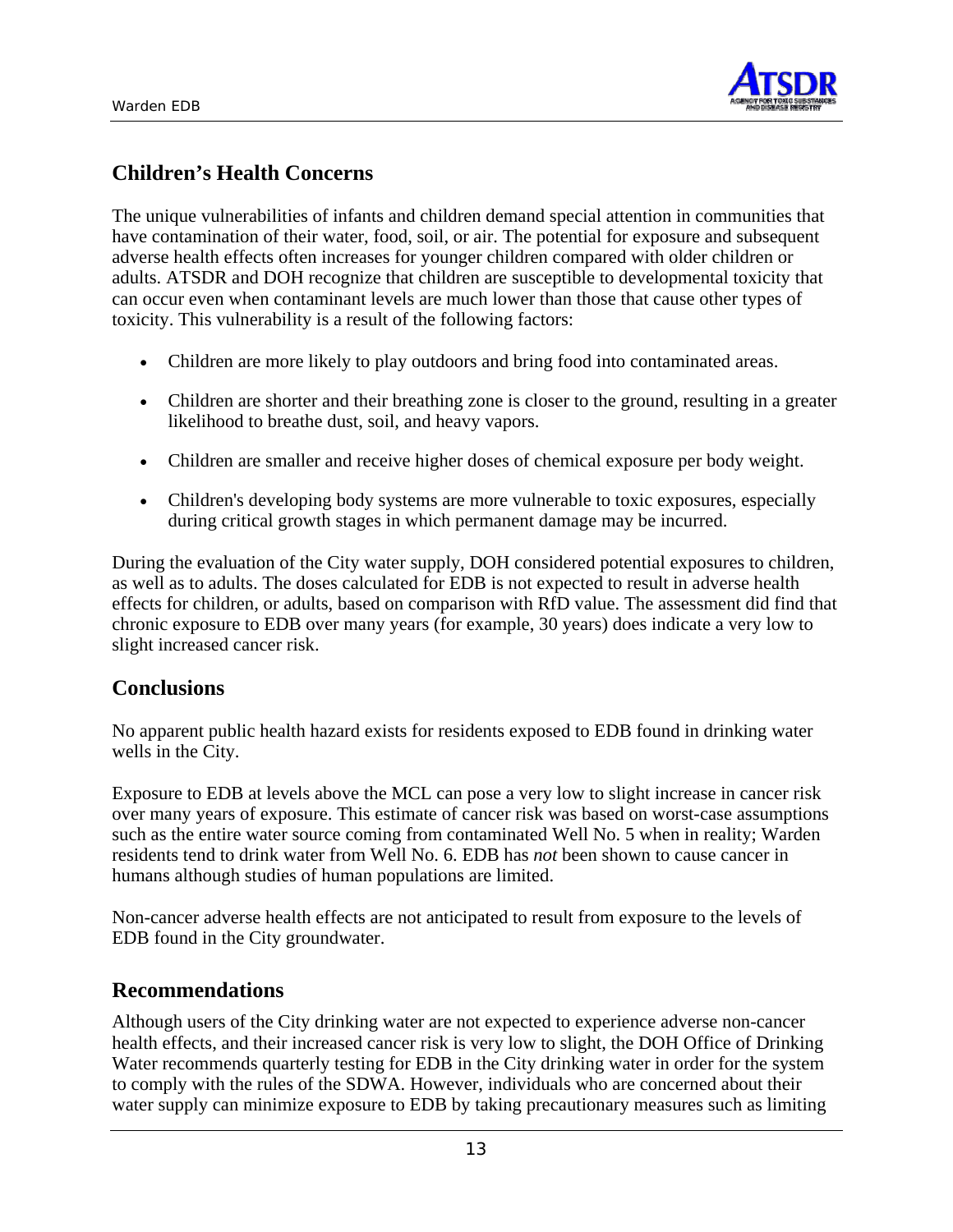

shower and bathing times reducing the temperature of the bath water and ensuring that bathrooms are well ventilated. Another option is to install a treatment system. If you wish to install a home treatment device (e.g., under the sink models), the EPA states that granular activated carbon (GAC) is considered the best available technology for treatment of EDB. Anyone considering the purchase of a GAC water treatment unit should make certain the system is listed by the National Sanitation Foundation (http://www.nsf.org/) for use in drinking water treatment, and that a third-party testing data confirms the unit is effective at removing EDB.

## **Public Health Action Plan**

#### **Action Completed**

- 1. In December 2003, DOH Office of Drinking Water sent a letter and Public Notification to the City (See Appendix B).
- 2. DOH attended a City sponsored public meeting in Warden, Washington. Staff provided educational material to community members present at the meeting: DOH questions and answers sheet (See Appendix D).

#### **Actions Planned**

- 1. DOH will mail this consult to the City, GCHD and concerned residents of Warden.
- 2. DOH will evaluate future data if EDB concentrations in the City water system increase.

#### **Other Actions**

- 1. Ecology provided a grant to the City for the installation of packers in the affected wells. The packers are used to isolate the upper contaminated water-bearing zone from the lower, pumping zone. A packer has been installed on Well No. 5 and is currently being evaluated for effectiveness. A determination will be made either to install a second packer on Well No. 4 or to abandon the well.
- 2. Ecology will be leading an investigation to identify the source of the groundwater contamination.
- 3. The City will drill Well No. 2 about another 200 feet to make it a monitoring well.

Questions or comments regarding Ecology's present or planned actions should be directed to Dave George at Ecology, Toxics Cleanup Program. Phone: (509) 329-3520; email: cgeo461@ecy.wa.gov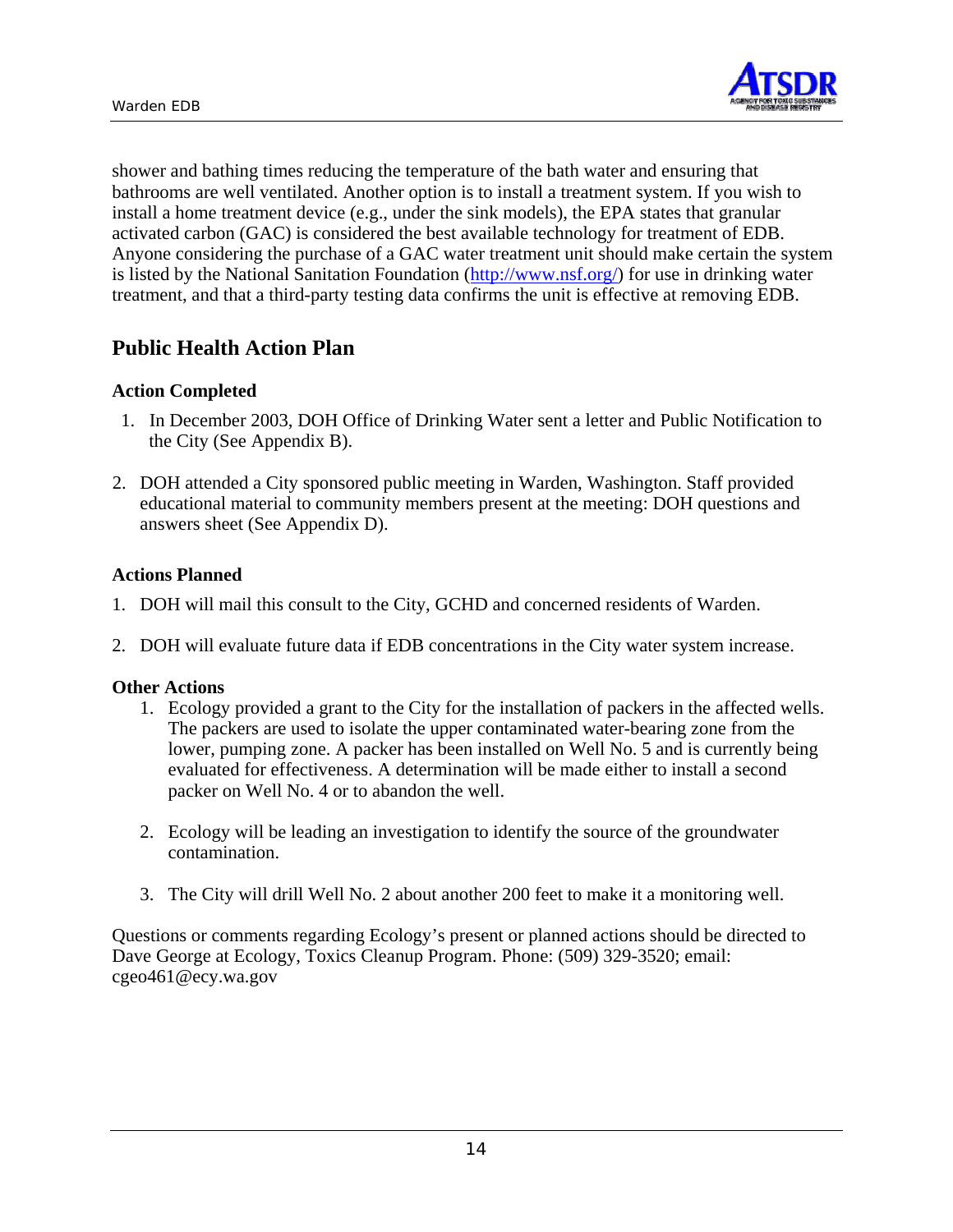

## **Author**

Lenford O'Garro Washington State Department of Health Office of Environmental Health Assessments Site Assessment Section

## **Designated Reviewer**

Wayne Clifford, Manager Site Assessment Section Office of Environmental Health Assessments Washington State Department of Health

## **ATSDR Technical Project Officer**

Alan Parham Division of Health Assessment and Consultation Agency for Toxic Substances and Disease Registry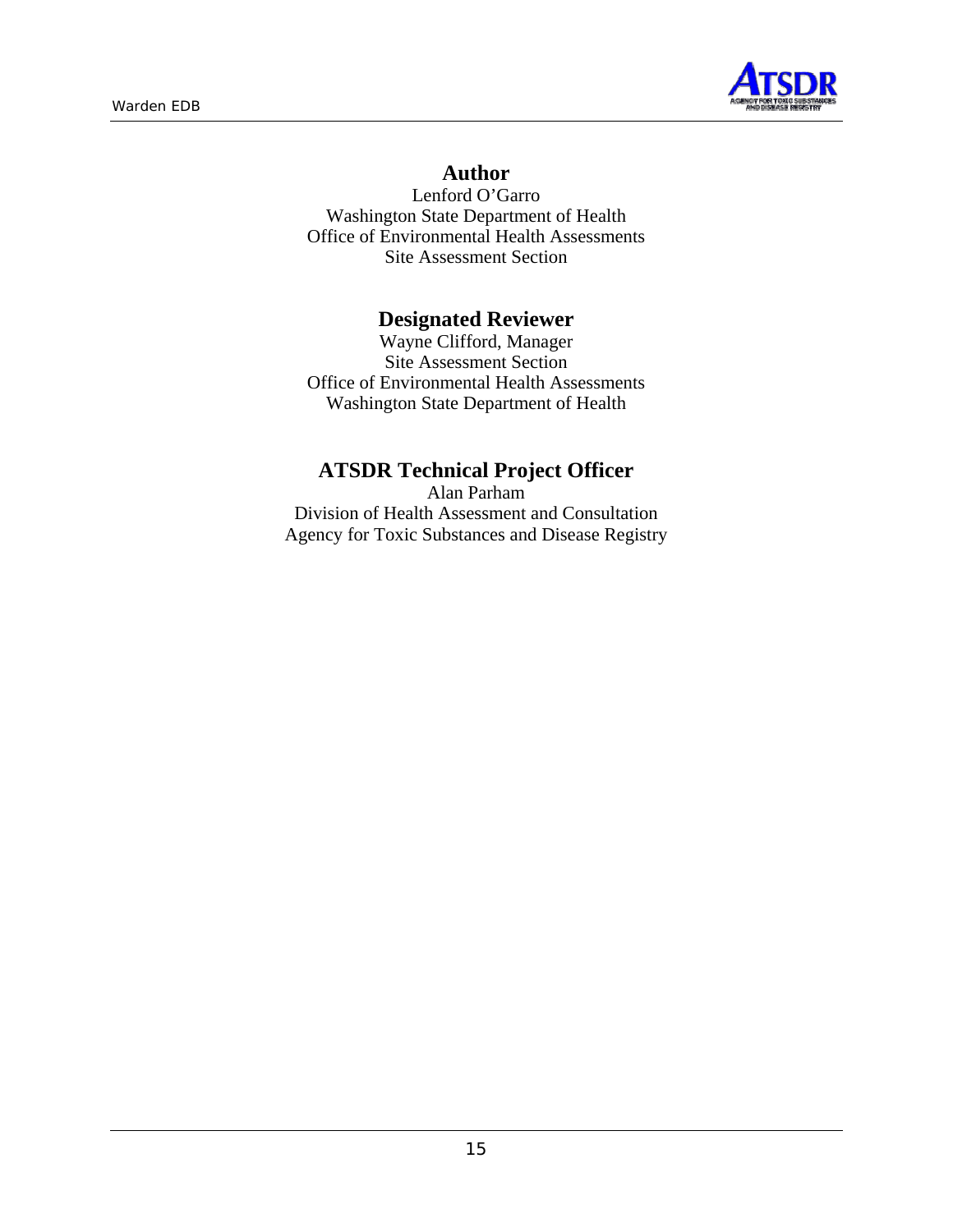

## **References**

- 1. Report on Groundwater Contamination that Affects Drinking Water in Washington State. Toxics Cleanup Program, Department of Ecology and Division of Drinking Water, Department of Health, April 1999. http://www.crcwater.org/issues7/19990419contamination.html
- 2. US Department of Health and Human Services, Agency for Toxic Substances and Disease Registry: Toxicological profile for 1,2-dibromomethane PB/93/110740/AS. Atlanta: US Department of Health and Human Services; July 1992.
- 3. Foster, S.A. and Chrostowski, P.C. (1987) Inhalation Exposures to Volatile Organic Contaminants in the Shower. Presentation at the 80th Annual Meeting of APCA. New York, NY. June 21-26, 1987.
- 4. National Center for Environmental Assessment. Exposure Factors Handbook Volume 1 General Factors EPA/600/P-95/002Fa: U.S. Environmental Protection Agency; August 1997.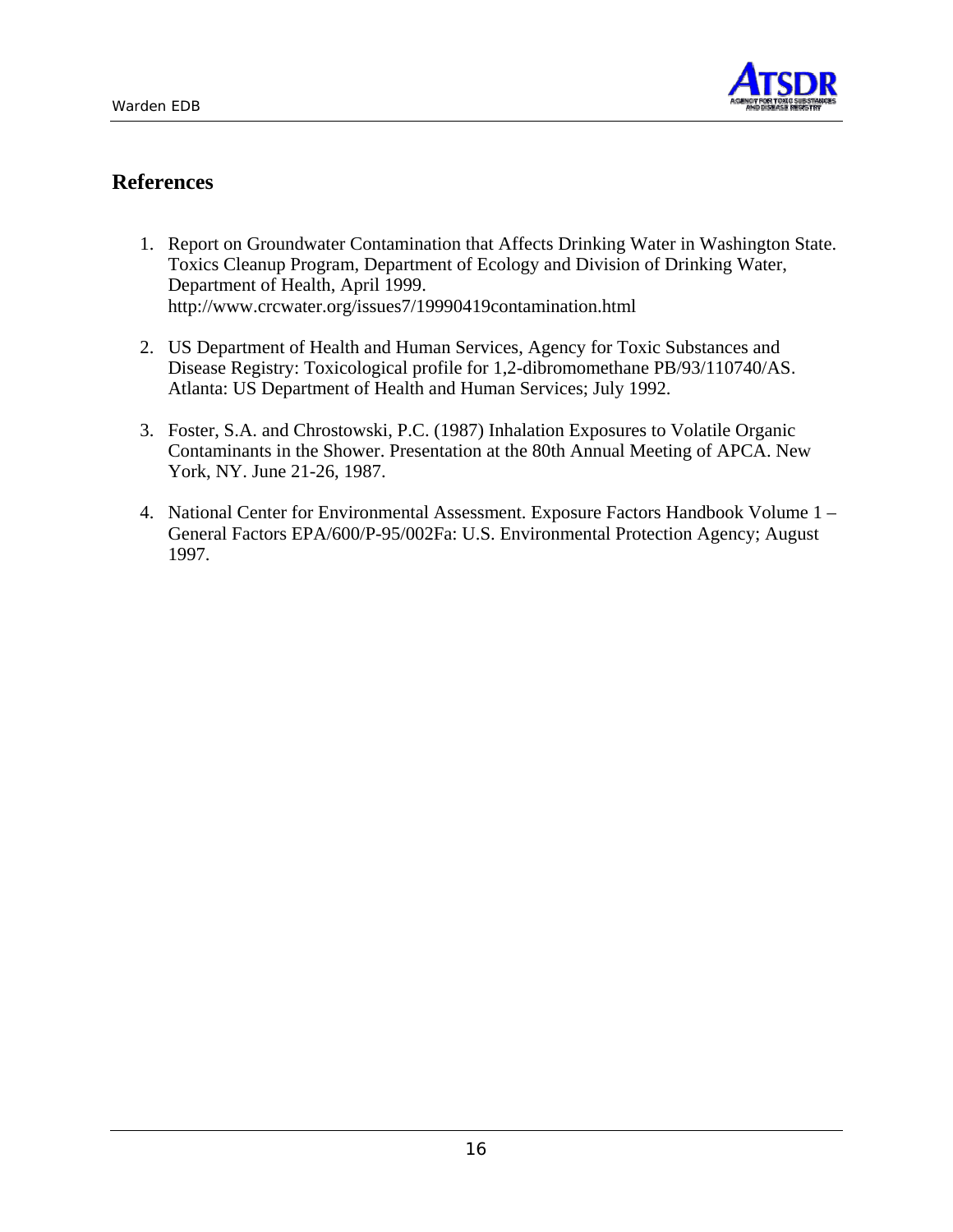

**Figure.1**: Demographic Statistics Within 3 Miles of the Site\* - Warden area, Grant County, Washington.

| <b>Total Population</b>            | 2941 |               |
|------------------------------------|------|---------------|
| White                              | 1359 |               |
| <b>Black</b>                       |      |               |
| American Indian, Eskimo, Aleut     | 25   |               |
| <b>Asian or Pacific Islander</b>   | 16   |               |
| <b>Other Race</b>                  | 1451 |               |
| <b>Hispanic Origin</b>             | 1930 |               |
| <b>Children Aged 6 and Younger</b> | 474  |               |
| <b>Adults Aged 65 and Older</b>    | 216  |               |
| Females Aged 15 - 44               | 623  |               |
| <b>Total Aged over 18</b>          | 1800 |               |
| <b>Total Aged under 18</b>         | 1142 | Site Location |
| <b>Total Housing Units</b>         | 921  |               |
|                                    |      |               |



**\* Calculated using the area proportion technique. Source: 2000 U.S. CENSUS**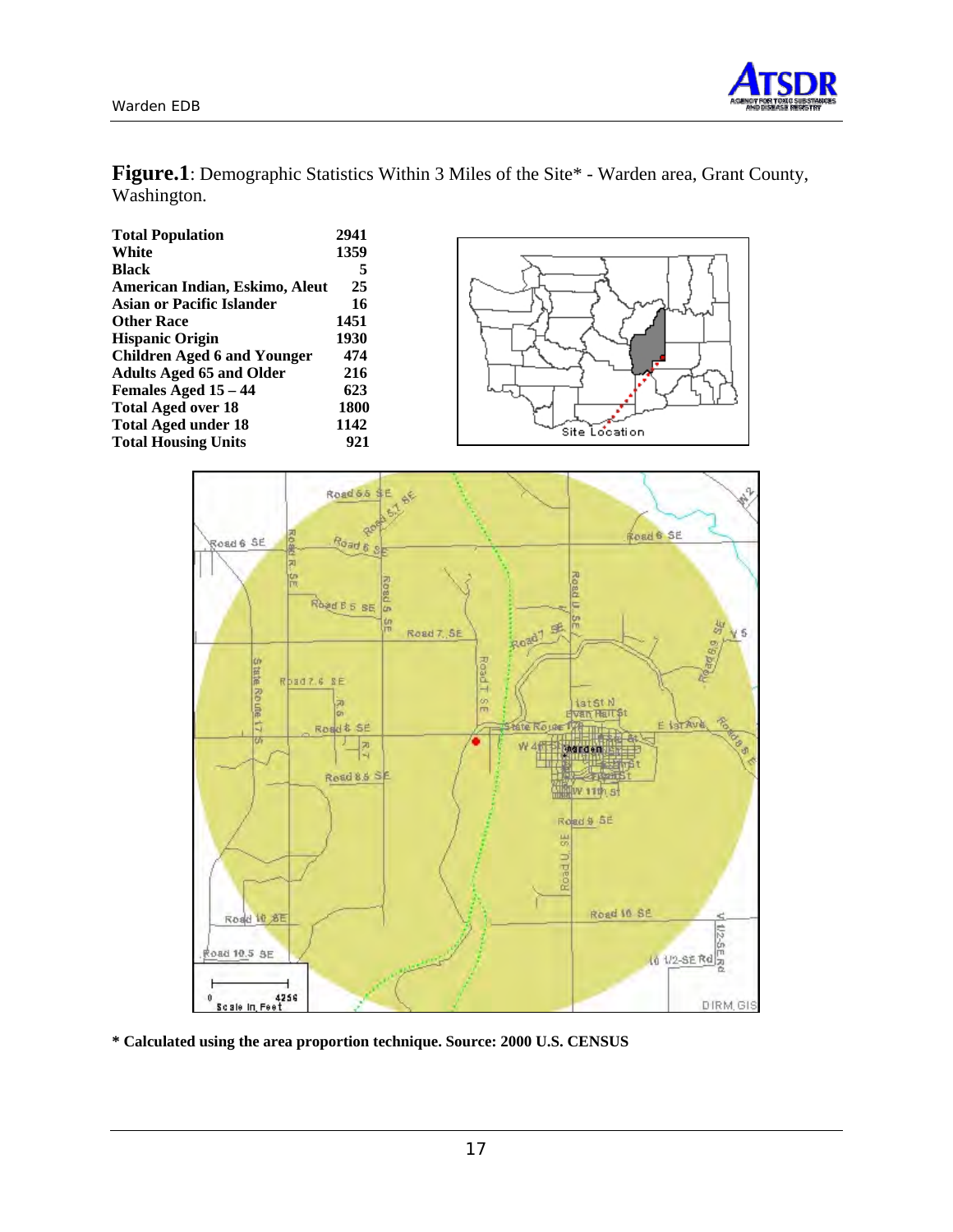

Figure. 2: Arial photograph of Warden area, Warden, Washington, showing the city wells, July 16, 1995.

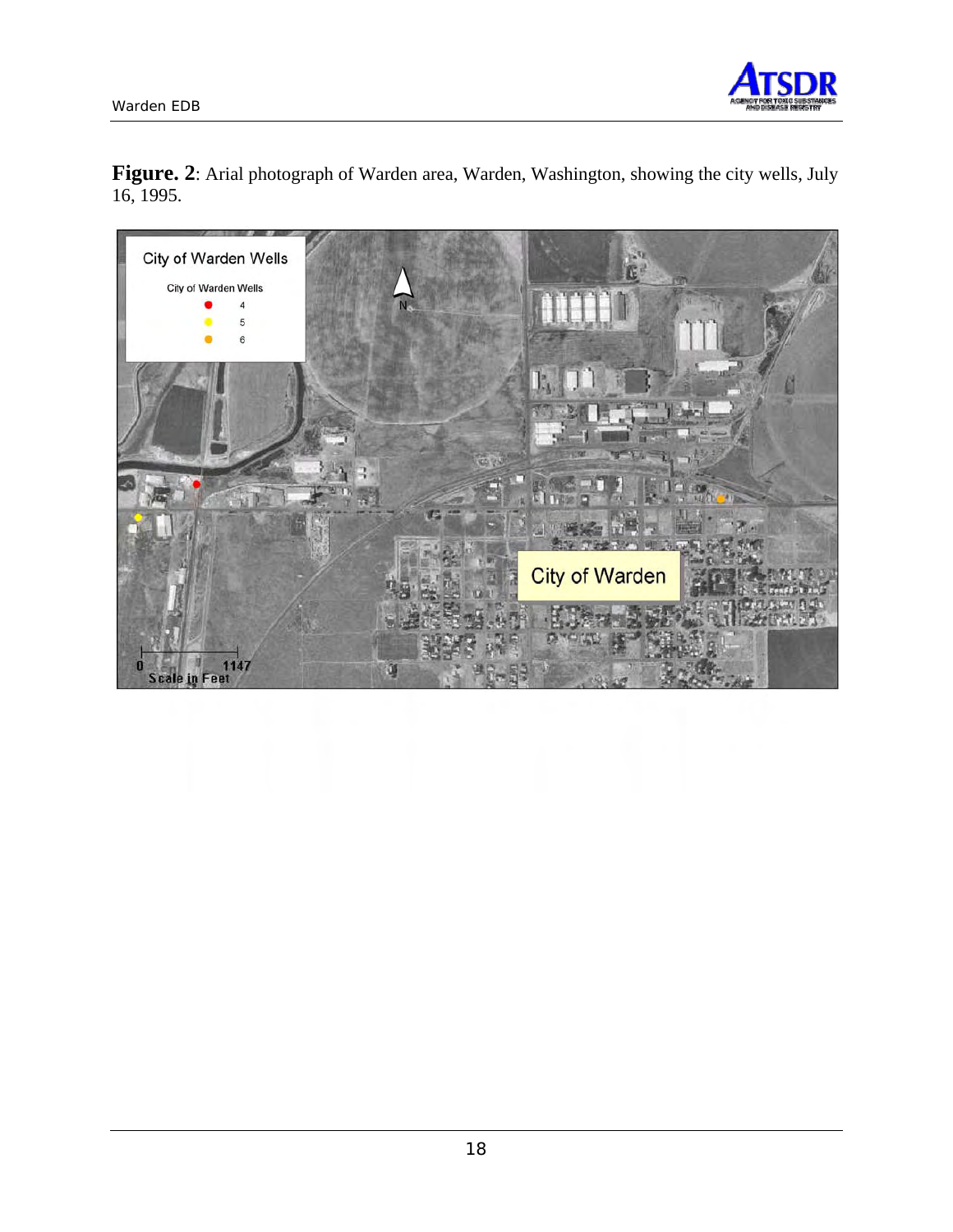

# **Appendix A**

### **Exposure Calculations**

This section provides calculated exposure doses and assumptions used for exposure to EDB in water from the City well. The following exposure parameters and dose equations were used to estimate exposure doses from ingestion, direct contact, and inhalation of EDB in water. The reader should be aware that maximum concentrations were used to calculate these doses in order to represent a worst-case scenario. This assumption may overestimate actual exposure, but it is intended to be protective of public health.

Three different receptor populations were considered when calculating non-cancer doses: children, older children, and adults. Cancer dose calculations assumed a 30-year exposure of a child growing to adulthood. Maximum air concentrations reached during a 20-minute shower were estimated using a mathematical model [3]. Use of maximum concentrations will likely over-estimate total shower inhalation exposure since maximum levels will not be present during the entire shower. This conservative approach was used to account for other sources of exposure such as clothes and dish washing that were not considered in the dose estimate. Dermal absorption during a 20-minute shower was estimated using EPA guidance.

#### **Exposure to EDB in Water via ingestion, inhalation, and dermal absorption.**

#### **Total dose (non-cancer) = Ingested dose + inhaled dose + dermally absorbed dose**

#### **Ingestion Route**

Dose  $_{(non\text{-cancer (mg/kg-day})} = \underline{Cw \times CF \times IR \times EF \times ED}$  $BW \times AT_{non-cancer}$ 

Cancer Risk =  $Cw x CF x IR x EF x CSF x ED$  $BW \times AT_{\text{cancer}}$ 

#### **Dermal Route - (Shower)**

Dermal Absorbed (DA<sub>event</sub>) =  $2 \times$  Kp x Cw x SqR of 6 x tau x t/pi ORAF

Dermal Absorbed Dose (DAD) (non-cancer (mg/kg-day)) =  $\overline{DA}_{event}$  x EV x SA x EF x ED  $BW \times AT_{non-cancer}$ 

Dermal Absorbed Dose (DAD)  $_{(cancer(mg/kg-day))} = D A_{event} x EV x SA x EF x ED x CSF$  $BW \times AT_{\text{cancer}}$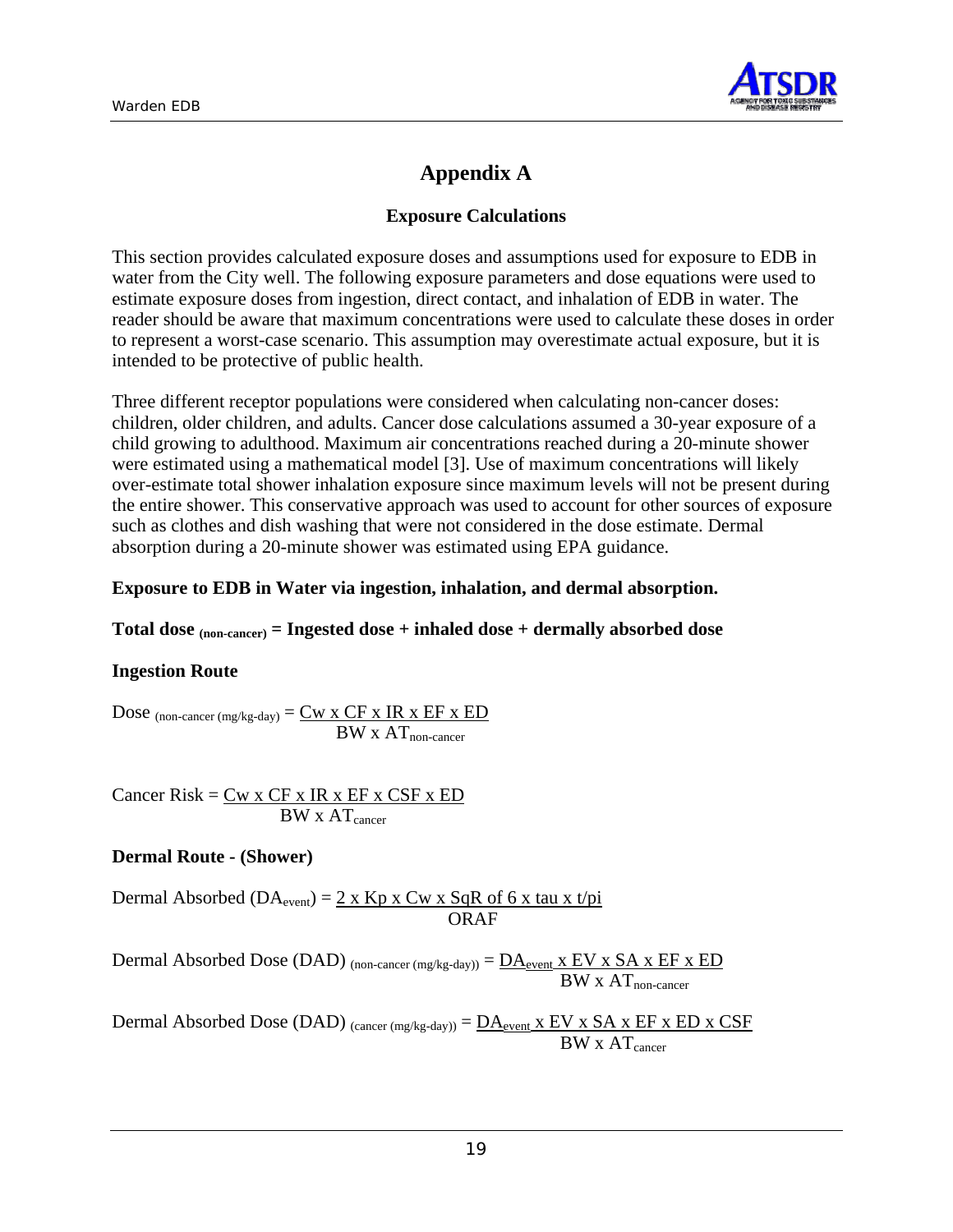



## **Inhalation Route – (Shower)**

Concentration in air  $(Ca) = S/R \times (1 - (EXP (-R \times t))$ 

 $Dose_{non-cancer (mg/kg-day)} = \underline{Ca \times HHR \times EF \times ED}$  $BW$  x  $AT$ <sub>non-cancer</sub>

Cancer Risk =  $Ca x IHR x EF x ED x CSF$ </u>  $BW \times AT_{cancer}$ 

**Table A1.** Exposure Assumptions for exposure to EDB in the City drinking water in Warden, Grant County, WA.

| <b>Parameter</b>                                           | <b>Value</b>  | Unit                       | <b>Comments</b>                                                              |
|------------------------------------------------------------|---------------|----------------------------|------------------------------------------------------------------------------|
| Concentration (Cw)                                         | Variable      | $\frac{u g}{l}$            | Maximum detected value                                                       |
| Conversion Factor (CF)                                     | 0.001         | ug/mg                      | Converts contaminant concentration from<br>micrograms(ug) to milligrams (mg) |
| Ingestion Rate $(IR)$ – adult                              | 0.9           |                            |                                                                              |
| Ingestion Rate $(IR)$ – older child                        | 1.0           | 1/day                      | Exposure Factors Handbook [4]                                                |
| Ingestion Rate (IR) - child                                | 1.4           |                            |                                                                              |
| <b>Exposure Frequency (EF)</b>                             | 350           | days/year                  | Two weeks vacation                                                           |
| <b>Exposure Duration (ED)</b>                              | 30(5, 10, 15) | years                      | Number of years at one residence (child, older<br>child, adult yrs).         |
| Body Weight (BW) - adult                                   | 72            |                            | Adult mean body weight                                                       |
| Body Weight (BW) – older child                             | 41            | kg                         | Older child mean body weight                                                 |
| Body Weight (BW) - child                                   | 15            |                            | 0-5 year-old child average body weight                                       |
| Surface area (SA) - adult                                  | 20000         |                            |                                                                              |
| Surface area (SA) – older child                            | 11800         | $\text{cm}^2$              | Exposure Factors Handbook [4]                                                |
| Surface area (SA) - child                                  | 6640          |                            |                                                                              |
| Averaging Time <sub>non-cancer</sub> (AT)                  | 1825          | days                       | 5 years                                                                      |
| Averaging Time <sub>cancer</sub> (AT)                      | 27375         | days                       | 75 years                                                                     |
| Cancer Slope Factor (CSF)                                  | 2             | $mg/kg$ -day <sup>-1</sup> | Source: EPA                                                                  |
| Event frequency (EV)                                       | $\mathbf{1}$  | unitless                   | events/day                                                                   |
| Oral route adjustment factor (ORAF)                        | $\mathbf{1}$  | unitless                   | Non-cancer (nc) / cancer (c) - default                                       |
| Dermally absorbed dose per event<br>(DA <sub>event</sub> ) | Variable      | mg/cm <sup>2</sup>         | Source: EPA                                                                  |
| Dermally absorbed dose (DAD)                               | Variable      | mg/kg-day                  | Source: EPA                                                                  |
| Skin permeability coef. (Kp)                               | 0.0033        | cm/hr                      | Chemical specific                                                            |
| Lag time (tau)                                             | 1.2           | hr                         | Chemical specific                                                            |
| Inhalation rate (IHR) - adult                              | 0.21          |                            |                                                                              |
| Inhalation rate (IHR) - older child                        | 0.19          | $m^3$ /day                 | Exposure Factors Handbook [4]                                                |
| Inhalation rate (IHR) - child                              | 0.11          |                            |                                                                              |
| Air exchange rate $(R)$                                    | 0.0083        | $min^{-1}$                 | Model Parameters [3]                                                         |
| Time concentration calculated (t)                          | 15            | min                        | Model Parameters [3]                                                         |
| Concentration in air (Ca)                                  | Variable      | $mg/m^3$                   | Model Parameters [3]                                                         |
| S                                                          | Variable      | $mg/m^3$ -min              | Model Parameters [3]                                                         |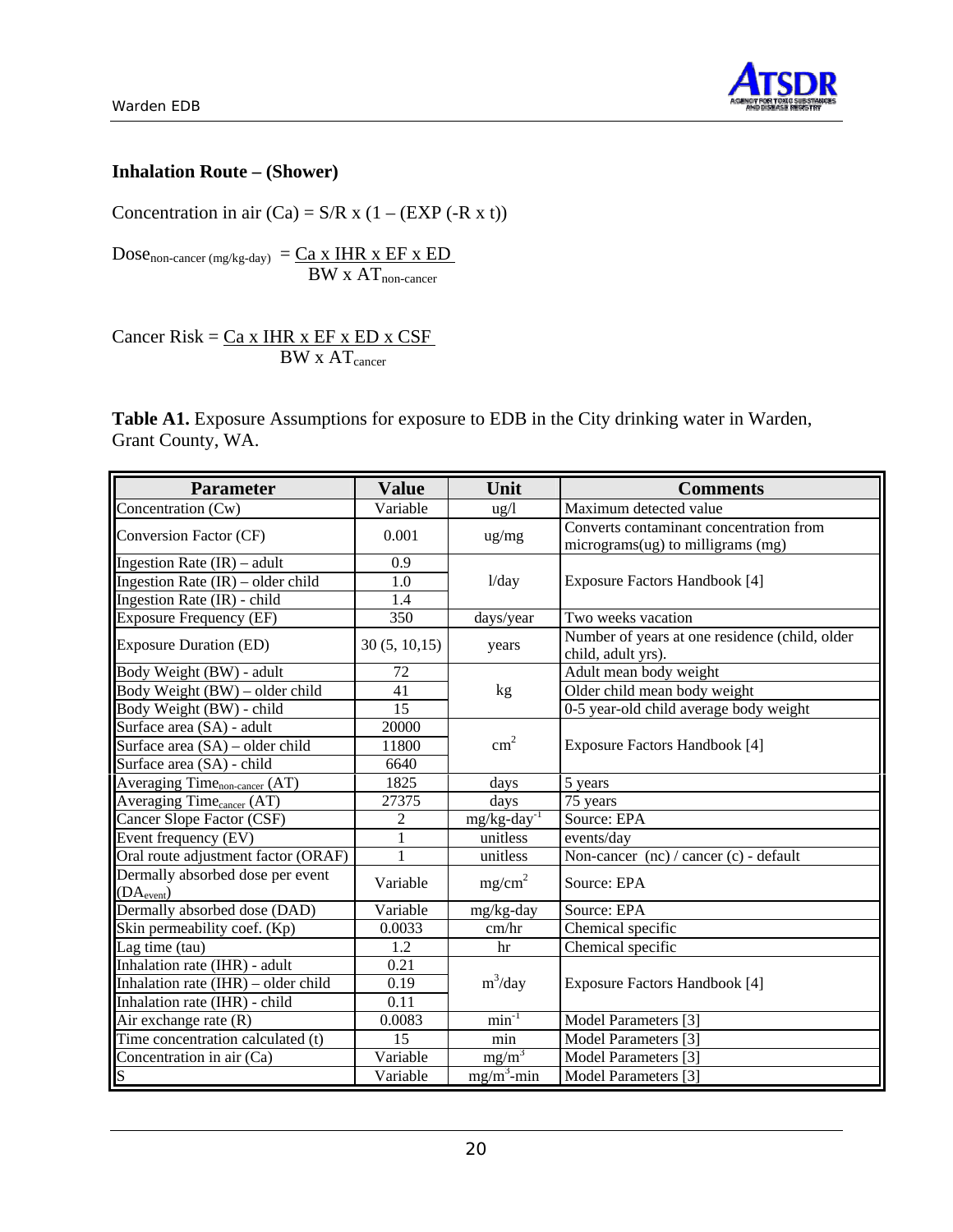



Table A2. Non-cancer hazard calculations resulting from exposure to EDB in the City drinking water in Warden, Grant County, WA.

| Contaminant | <b>Concentration</b> | Receptor    |           | (mg/kg/day)       | <b>Estimated Dose</b> |             | <b>RfD</b>  | <b>Hazard</b><br>quotient |
|-------------|----------------------|-------------|-----------|-------------------|-----------------------|-------------|-------------|---------------------------|
|             | $(ppb)$ $(ug/L)$     | population  | Ingestion | Dermal<br>Contact | Inhalation            | <b>Dose</b> | (mg/kg/day) |                           |
|             |                      | Child       | $2.9E-5$  | $1.1E-6$          | $2.0E-7$              | $3.0E - 5$  |             | 0.003                     |
| <b>EDB</b>  | 0.5                  | Older child | $1.2E-5$  | $6.9E-7$          | $1.3E-7$              | $1.3E-5$    | 9 E-3       | 0.001                     |
|             |                      | Adult       | $9.3E-6$  | $6.7E-7$          | 7.8E-8                | $1.0E-5$    |             | 0.001                     |

Table A3. Cancer risk resulting from exposure to EDB in the City drinking water in Warden, Grant County, WA.

| <b>Contaminant</b> | <b>Maximum</b><br><b>Concentration</b> | <b>EPA</b><br><b>Cancer</b> | <b>Cancer Slope</b><br>Factor<br>$(mg/kg-day^{-1})$ |            |             |           |                   |            |             |  |  |  | <b>Receptor</b> | <b>Cancer Risk</b> | <b>Total</b><br><b>Cancer</b> |
|--------------------|----------------------------------------|-----------------------------|-----------------------------------------------------|------------|-------------|-----------|-------------------|------------|-------------|--|--|--|-----------------|--------------------|-------------------------------|
|                    | (ppb)                                  | Group                       | Oral                                                | Inhalation | population  | Ingestion | Dermal<br>Contact | Inhalation | <b>Risk</b> |  |  |  |                 |                    |                               |
|                    |                                        |                             |                                                     |            | Child       | $3.8E-6$  | 1.4E-7            | $2.7E-8$   | 3.97E-6     |  |  |  |                 |                    |                               |
| <b>EDB</b>         | 0.5                                    | B <sub>2</sub>              | $\overline{2}$                                      | 2          | Older child | $3.1E-6$  | 1.8E-7            | $3.4E-8$   | $3.31E-6$   |  |  |  |                 |                    |                               |
|                    |                                        |                             |                                                     |            | Adult       | $3.7E-6$  | $2.7E-7$          | $3.1E-8$   | $4.00E - 6$ |  |  |  |                 |                    |                               |

Lifetime cancer risk:  $3.97E-6 + 3.31E-6 + 4.00E-6 = 1.13E-5$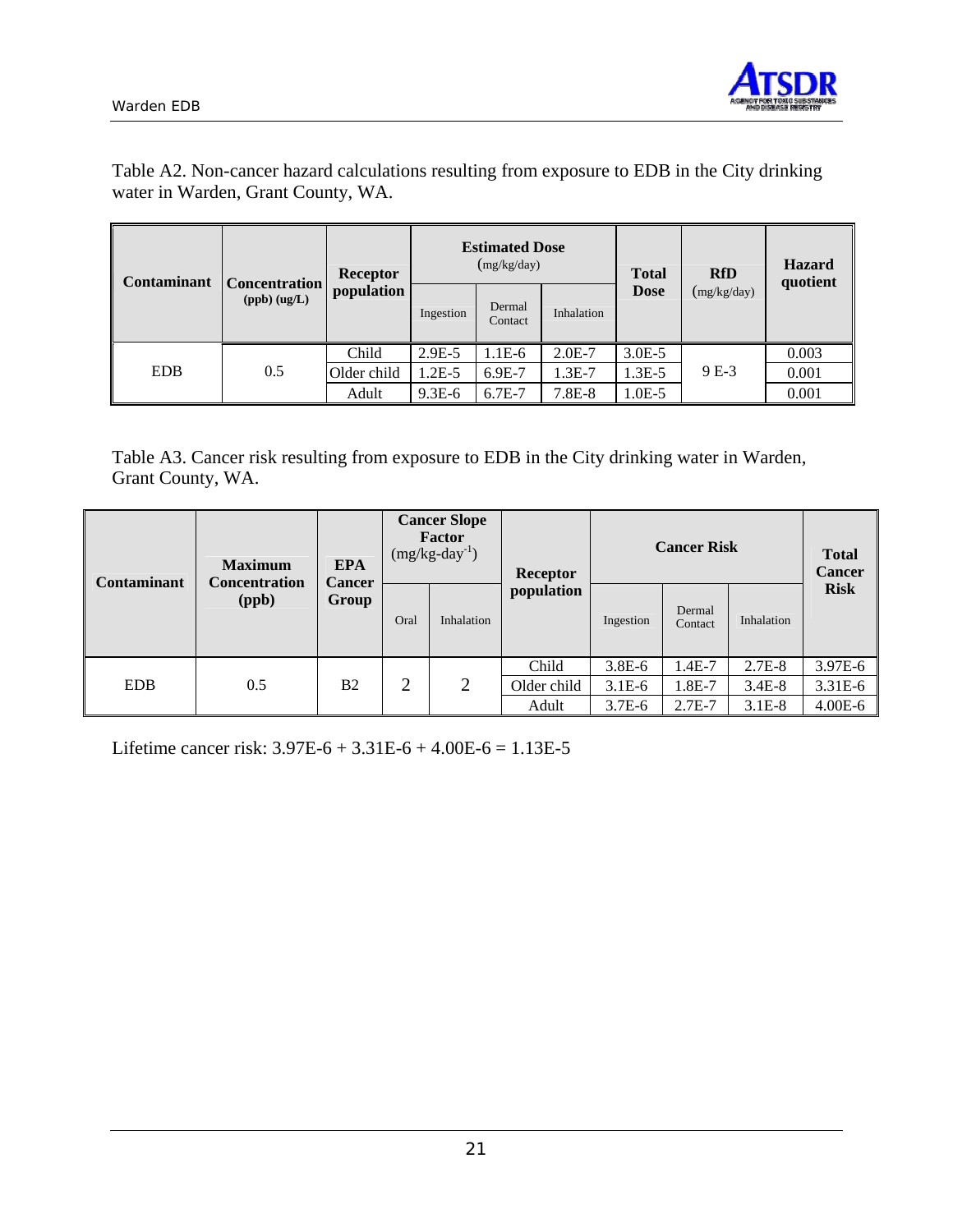

## **Appendix B:** DOH letter and Public Notification to the City of Warden

December 19, 2003

Mike Thompson, City Administrator City of Warden P.O. Box 428 Warden, WA 98857

#### **Re: Ethylene Dibromide (EDB) Public Notification City of Warden PWS #92850Q - Grant Co.**

Dear Mr. Thompson:

Attached for your use is a public notice for EDB. The requirement for public notification was triggered when the City of Warden violated the EDB maximum contaminant level (MCL) in samples collected from Well #5 during the period June through November 2003.

According to the Public Notification (PN) Rule, violating the EDB MCL is a "Tier 2" violation. A Tier 2 violation requires public notification within 30 days of learning that the MCL was violated. According to DOH records, the lab reported the most recent EDB sample result on December 1, 2003. Therefore, delivery of the EDB public notice must be made no later than January 1, 2004.

According to the PN Rule, the City must deliver a written copy of the public notice by mail or other direct delivery to each customer receiving a bill, and to post the notice at a location where a person would not normally receive a bill, but that is regularly served by the water system (e.g., at schools, industrial sites, hospitals, nursing homes, office buildings, etc.).

You will note a suggestion to have the following statement translated into Spanish and positioned at the top of the attached public notice: Important! Take this to your community center to be translated or take this to someone who can translate it for you. If there is a Spanish translation service in the City, or at the Grant County Health District, then please reference the name and phone number of these available resources in the Spanish statement at the top of the notice.

If you should have any questions concerning this letter, please do not hesitate to contact me at the number shown below, or Jeff Johnson at (509) 456-2797.

Sincerely,

Scott Torpie, P.E. Assistant Regional Office Manager (509) 456-3183

cc: Grant Co. Health District Jeff Johnson, DOH Denise Clifford, DOH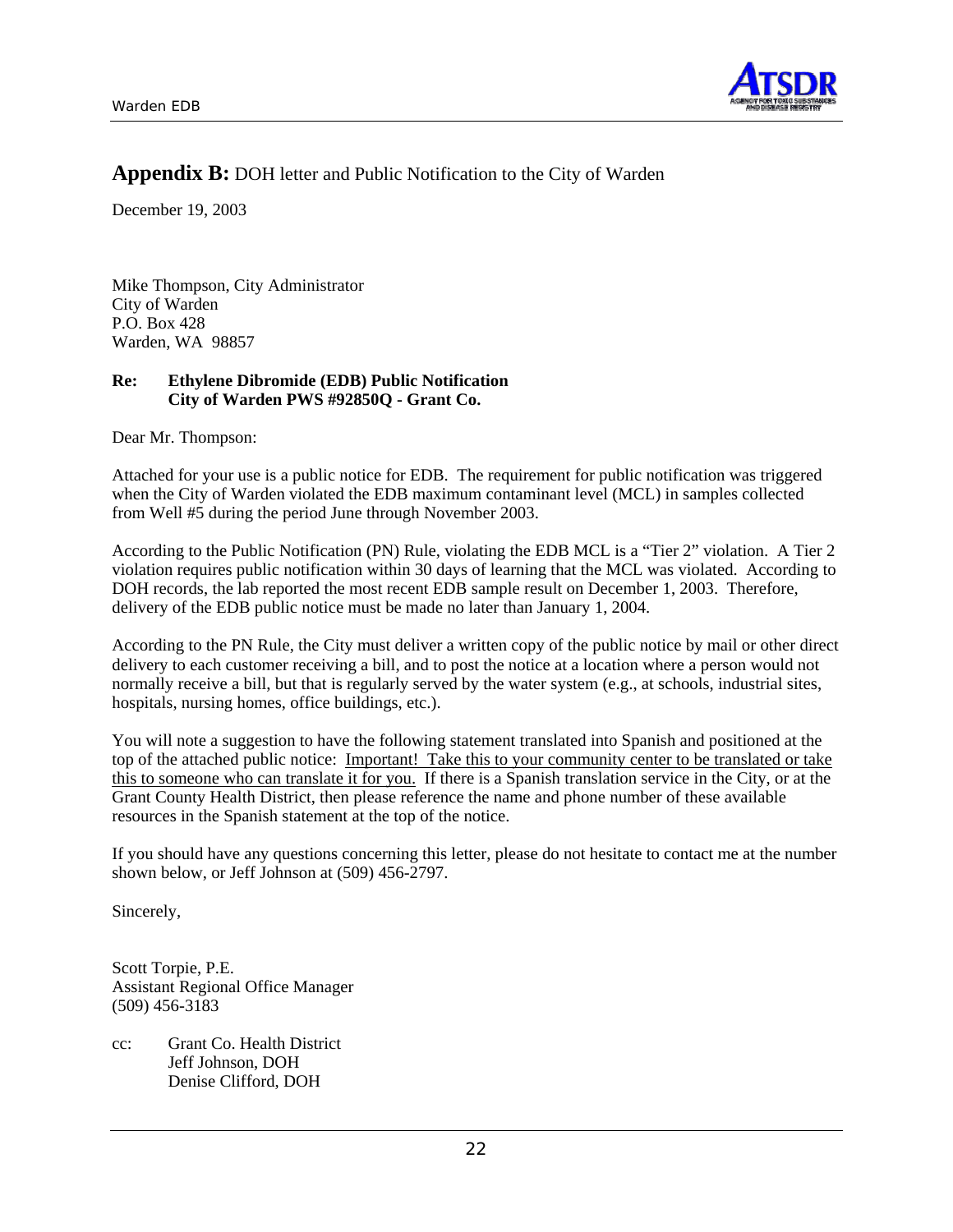

# **Appendix C:**

#### Notice to Water System Users Ethylene Dibromide (EDB) Maximum Contaminant Level Exceeded

The City of Warden Water System, PWS ID No. 92850Q, located in Grant County, is reporting that water samples collected from one of its two active drinking water supply wells tested positive for Ethylene Dibromide (also known as EDB or 1,2 –Dibromoethane). Samples collected from Well #5 during the period June through November of this year have shown concentrations ranging from 61 to 92 parts per trillion (ppt). The state and federal drinking water standard, also known as the maximum contaminant level (MCL), is 50 parts per trillion (ppt).

State and federal drinking water regulations require the City to inform its customers that some people who drink water containing EDB in excess of the MCL over many years could experience problems with their liver, stomach, reproductive system, or kidneys, and may have an increased risk of getting cancer. The Department of Health (DOH) expects none of these human health problems to occur when EDB concentrations are at or below the MCL. When the MCL is violated, DOH requires that action be taken to assure that exposures will be reduced to levels that will not cause a health concern.

The exact cause of the EDB contamination is not known at this time. EDB is a colorless, heavy organic liquid with a mildly sweet chloroform-like odor. EDB was mainly used in Washington as a soil and grain fumigant (pesticide). Other uses of EDB include as an anti-knock agent in gasoline mixtures, as a solvent for resins, gums, and waxes; in waterproofing preparations; and in making dyes and drugs. In 1984, EPA banned its use as a soil and grain fumigant. EDB is a stable chemical compound that will last for a long time in the environment.

The City of Warden is working with the State Department of Health's Office of Drinking Water in evaluating the actions needed to bring the City's water supply back into compliance with federal and state drinking water standards. Until levels of EDB are consistently below the MCL, water samples from each of the City's active groundwater supply wells will be collected every three months and analyzed for EDB. In addition, a public notice will be published in the local newspaper and posted in public places throughout the City every three months, providing information regarding:

- 1. The recent concentration of EDB measured in each active water source;
- 2. recommendations, if any, for use of alternate water supplies and/or home treatment units, and;
- 3. steps being taken by the City to bring the water into compliance with state and federal drinking water standards.

Possible options for dealing with the EDB contamination include:

- 1. rehabilitating the contaminated well(s);
- 2. installing source treatment; and/or
- 3. the abandonment of the existing well(s) and construction of a new well(s).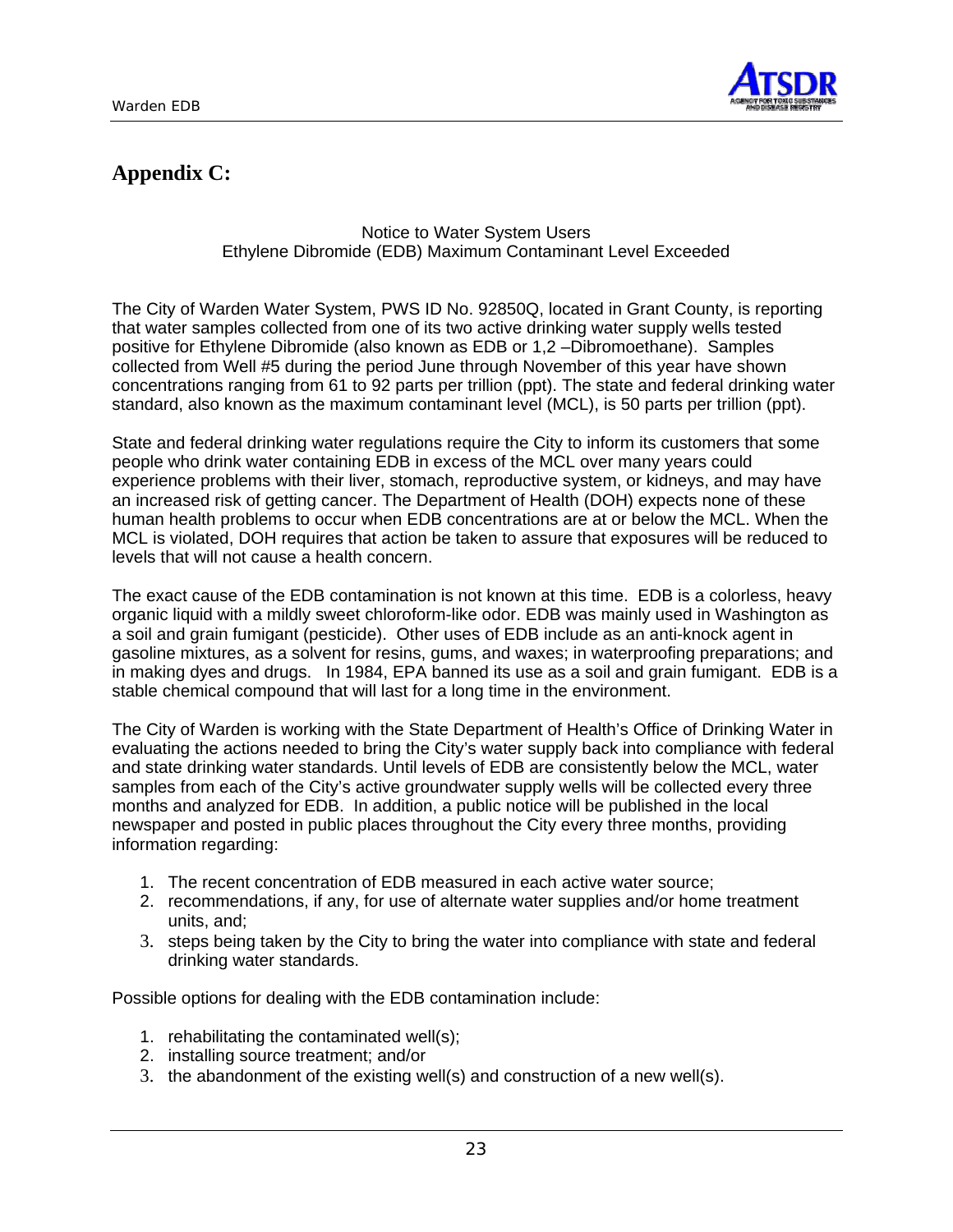

While the above options are being considered by the City, consumers who wish to reduce their exposure to EDB may wish to consider the following:

- 1. purchase bottled water for drinking purposes; and/or
- 2. install granulated activated carbon (GAC) filters on showerheads, individual faucets, or at the point of entry to the home. The U.S. EPA states that granular activated carbon is considered best available technology for treatment of EDB. DOH recommends that these units be NSF or UL certified.

For more information about your drinking water, contact:

Mike Thompson, Warden City Manager (509) 349-2033 Warden City Hall 201 South Ash Street Warden, WA 98857

Additional information about EDB can be found at the following websites: http://www.atsdr.cdc.gov/tfacts37.html http://www.atsdr.cdc.gov/es/toxfaqs/es\_tfacts37.html (Spanish Version)

Please share this notice with all the other people who drink this water, especially those who may not have received this notice directly (for example, people in apartments, nursing homes, schools, and businesses). You can do this by posting this notice in a public place or distribution copies by hand or mail.

This notice is sent to you by the City of Warden Water System on  $\underline{\hspace{1cm}}$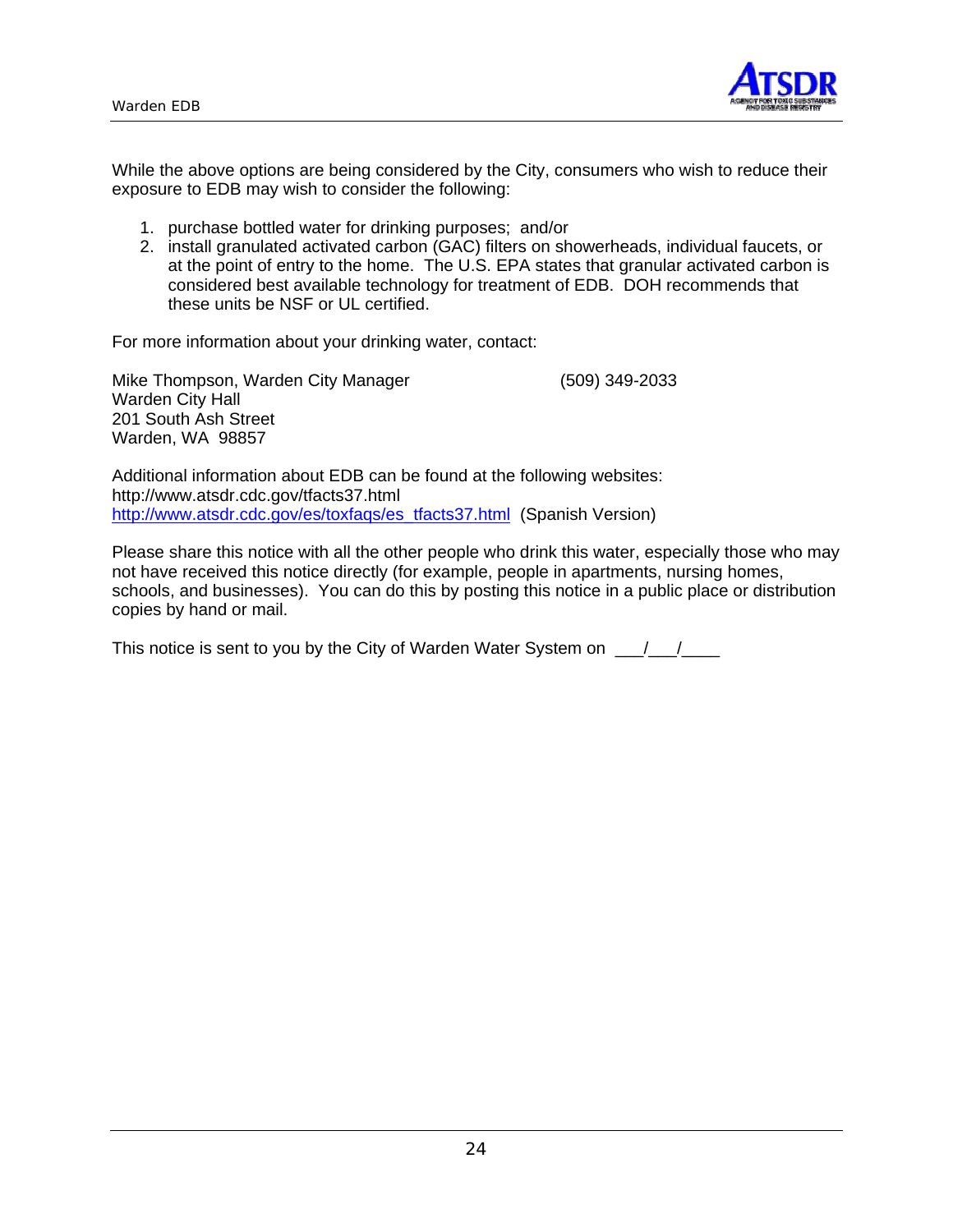

# **Appendix D:** DOH Question and Answer Sheet

Washington State Department of  $H$ ealth January 2004 *ENVIRONMENTAL HEALTH Q & A* 

# City of Warden Drinking Water and Ethylene Dibromide Background

The City of Warden water system located in Grant County, has reported that one of the city's two active drinking water supply wells have tested positive for ethylene dibromide (also known as EDB or 1,2-dibromoethane). Samples collected from Well #5 during the period June through November of this year have shown concentrations ranging from 61 to 92 parts per trillion (ppt). EDB was also detected in he city's backup emergency well (Well # 4), which is not currently in use. The state and federal drinking water standard, also known as the maximum contaminant level (MCL), is 50 parts per trillion (ppt) for EDB.

The Department of Health (DOH) is working with the City of Warden to assure a safe and reliable drinking water supply. To that end, the City is required to develop a strategy that will bring water quality back into compliance with federal and state drinking water standards. Until levels of EDB are consistently below the MCL, water samples from each of the City's active groundwater supply wells will be collected every three months and analyzed for EDB. The results will be made available to the community.

#### *Commonly Asked Questions*

In addition to the public notice provided to customers by the City, the following information is intended to answer questions from the community.

### *Q: What is EDB?*

Ethylene dibromide (EDB or 1,2-dibromoethane) was used extensively in the past as a soil fumigant pesticide and as a leaded-gasoline additive. EDB is a colorless, heavy organic liquid with a mildly sweet chloroform-like odor. EDB is a stable chemical compound that will last for a long time in the environment. The US Environmental Protection Agency (EPA) banned EDB for soil fumigation in 1984. This restriction along with a decline in the use of leaded gasoline has significantly reduced the amount of EDB used in the United States over the past two decades.

## *Q: Will the levels of EDB found in the City of Warden's drinking water affect my health?*

It is not expected that exposure to the levels of EDB found in the Warden water system would make anyone sick in the short term. Immediate adverse effects associated with EDB exposure can only be expected at much higher levels than those detected in City of Warden water supply system. Standards that are used for EDB and other chemicals in drinking water are set below levels that have been shown to cause health problems. However, since EDB can cause adverse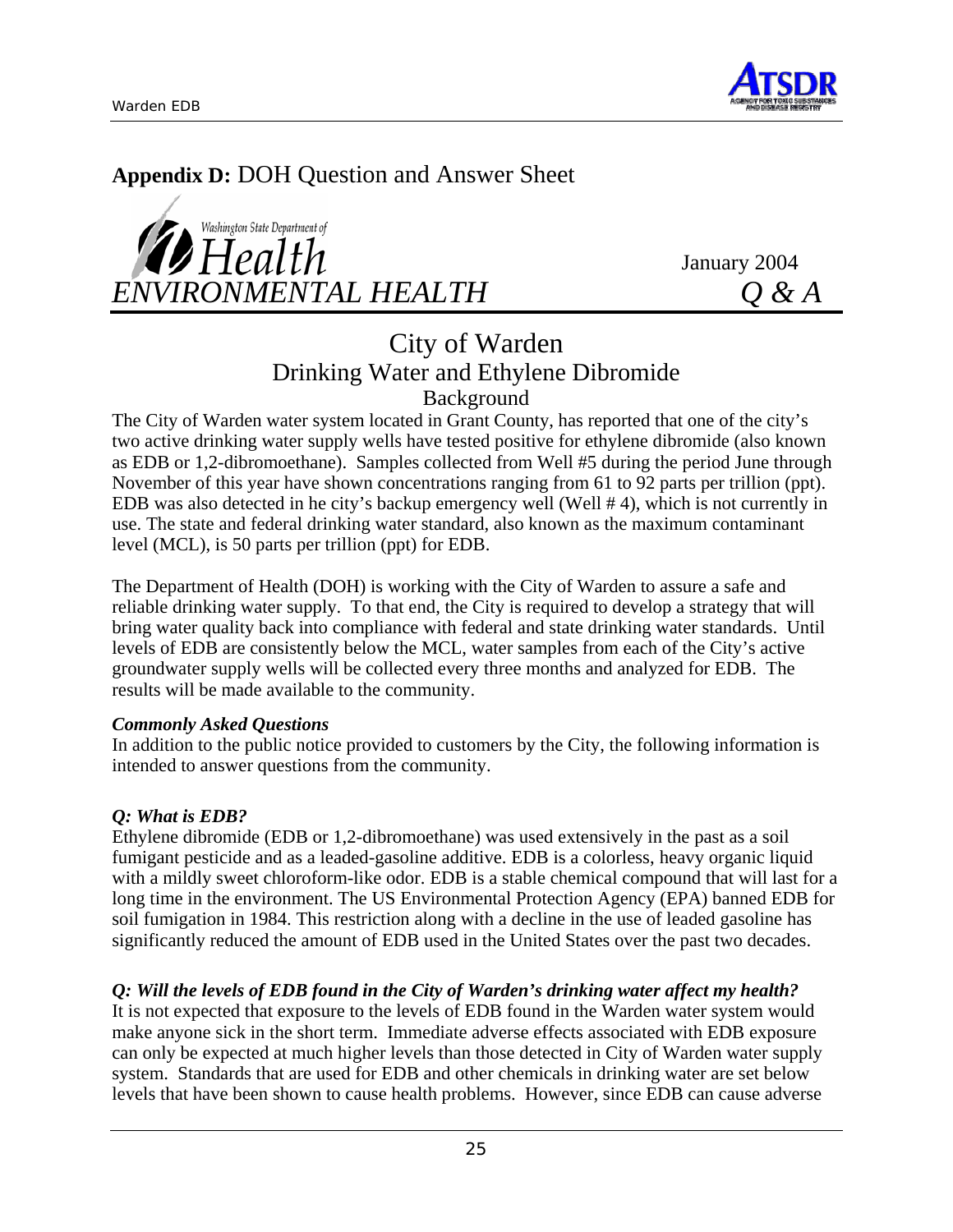

effects, such as cancer, at higher levels when consumed over a long period, DOH and EPA require that action be taken at any level above the established standard. More information is available about the health effects of EDB from DOH, EPA and the Agency for Toxic Substances and Disease Registry (ATSDR).

### *Q: How does EDB in drinking water get into my body?*

EDB enters the body when you drink the water, through the skin from activities like showering or bathing, or from breathing EDB vapors released from the water into indoor air. Drinking water with EDB is expected to contribute about half of the exposure with the rest coming during activities such as showering and bathing. Exposure during other household uses (e.g. cooking, clothes or dish washing) is expected to contribute only a small fraction of the total dose.

#### *Q: How did EDB get into the city water wells?*

At this time, the exact cause of the EDB contamination is not known. We do know EDB was used in Grant County prior to the 1984 EPA ban. It was used as a soil fumigant pesticide on crops such as potatoes. EPA banned the continued use of EDB partly because of the concern that it could contaminate ground water – even when used as directed. The Department of Health has seen EDB contamination of groundwater in other areas of the state and has learned to identify some of the more common risk factors associated with EDB contamination: These include:

- 1. The historical use of EDB in an area,
- 2. The presence of unprotected shallow groundwater that could become contaminated, and,
- 3. Vulnerable wells constructed in such a way that allow contaminated shallow groundwater to mix with deeper uncontaminated water.

In the case of Warden, all three factors apply. The two city wells that have detected EDB, are the oldest and although they are relatively deep, they have only been "cased" (lined) to a depth of less than 100 feet.

#### *Q: Since EDB was found in two of the City's wells, how do you know it isn't in the third well?*

The City has tested all of their wells and EDB was not found in Well # 6. This testing will continue and the city will report the results to the community as they work on a long- term solution. In addition, the construction of Well # 6 is different from Wells # 4 and #5. All of the wells are deep but unlike the other two wells, Well # 6 was built more recently and has been "cased" to a much deeper depth. That casing lines the drilled hole and helps to seal out any potential contaminants that might leak into to the well and contaminate the water.

#### *Q: How widespread is the EDB contamination?*

At this point, it is not known if the problem is local or more widespread. The positive samples from the city wells are what first alerted the DOH to the EDB contamination. While DOH's Office of Drinking Water works with the City to address its water quality problem, DOH's Office of Environmental Health Assessment will work with the Local Health Department, and the Department of Ecology to determine if there is a more extensive concern. That work will provide a better understanding of the possible sources and extent of the contamination. It will also consider actions the community might consider to reduce the overall long-term risk of exposure to EDB.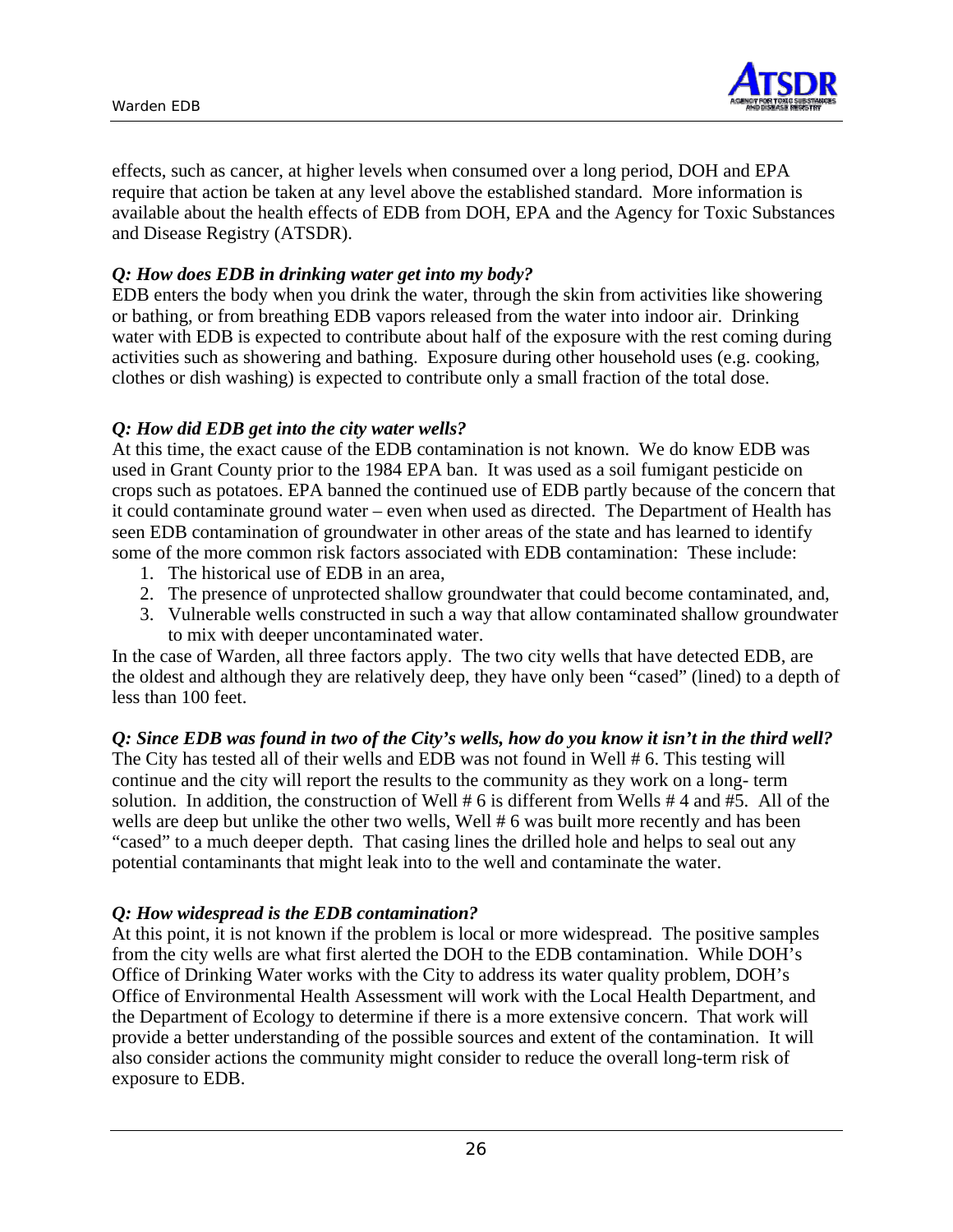

### **For further information, call or e-mail:**

| <b>Jeff Johnson</b>            | Lenford O'Garro                           |
|--------------------------------|-------------------------------------------|
| <b>Regional Engineer</b>       | <b>Public Health Advisor</b>              |
| Office of Drinking Water       | Office of Environmental Health Assessment |
| Phone: 509-456-2797            | Phone: 360-236-3376                       |
| Email: Jeff.Johnson@doh.wa.gov | Email: Lenford.O'Garro@doh.wa.gov         |

#### **Information is also available on the following websites:**

#### **EPA Consumer Fact Sheet on EDB:**

http://www.epa.gov/safewater/contaminants/dw\_contamfs/ethylene.html

## **ATSDR Frequently Asked Questions**

http://www.atsdr.cdc.gov/tfacts37.html *(English Version)* http://www.atsdr.cdc.gov/es/toxfaqs/es\_tfacts37.html *(Spanish Version)*